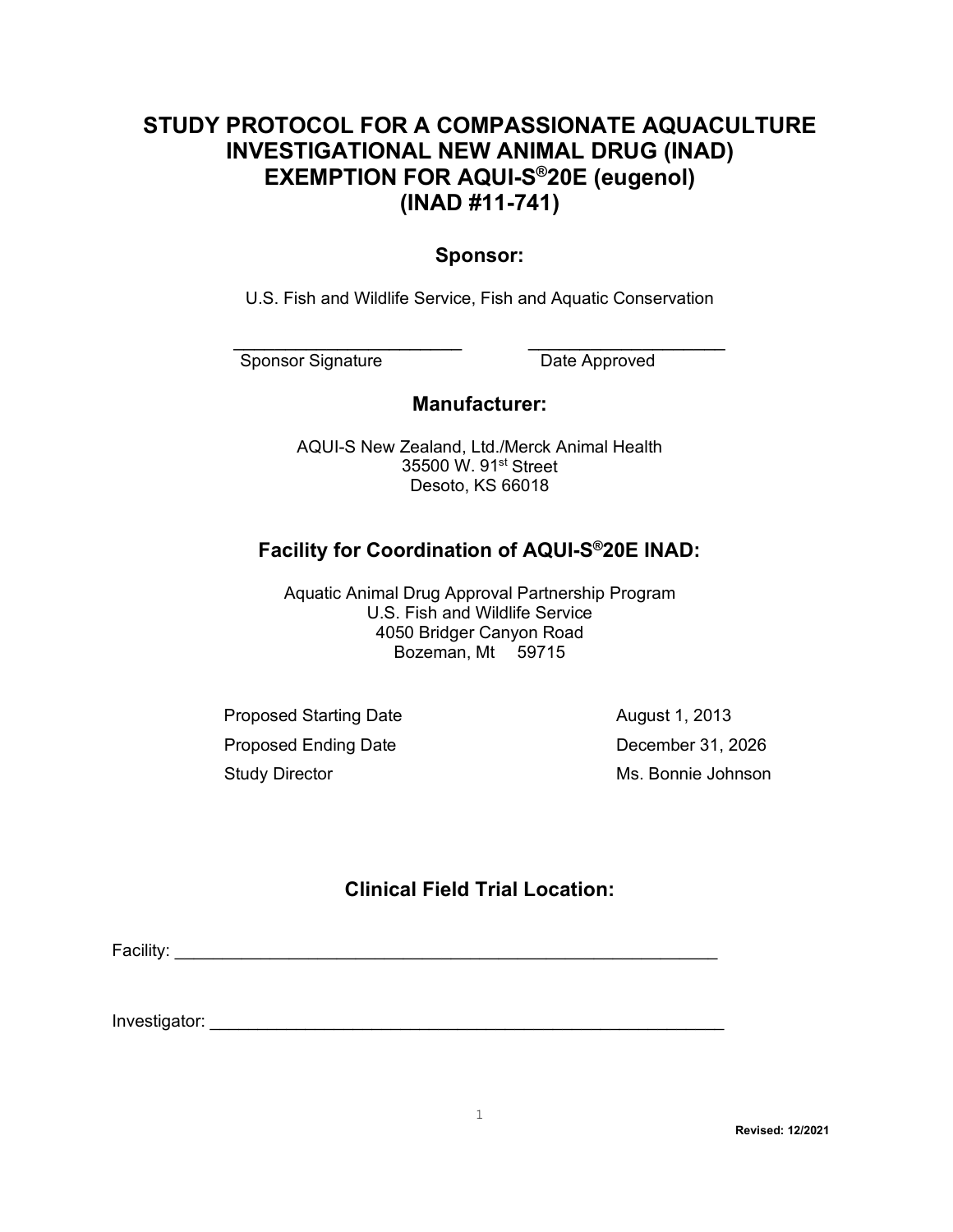## **Table of Contents**

| XVII. DATA HANDLING, QUALITY CONTROL, MONITORING, ADMINISTRATIVE |  |
|------------------------------------------------------------------|--|
|                                                                  |  |
|                                                                  |  |
|                                                                  |  |
|                                                                  |  |
|                                                                  |  |
|                                                                  |  |
|                                                                  |  |
|                                                                  |  |
|                                                                  |  |
|                                                                  |  |
|                                                                  |  |
|                                                                  |  |
|                                                                  |  |
|                                                                  |  |
|                                                                  |  |
|                                                                  |  |
|                                                                  |  |
|                                                                  |  |
|                                                                  |  |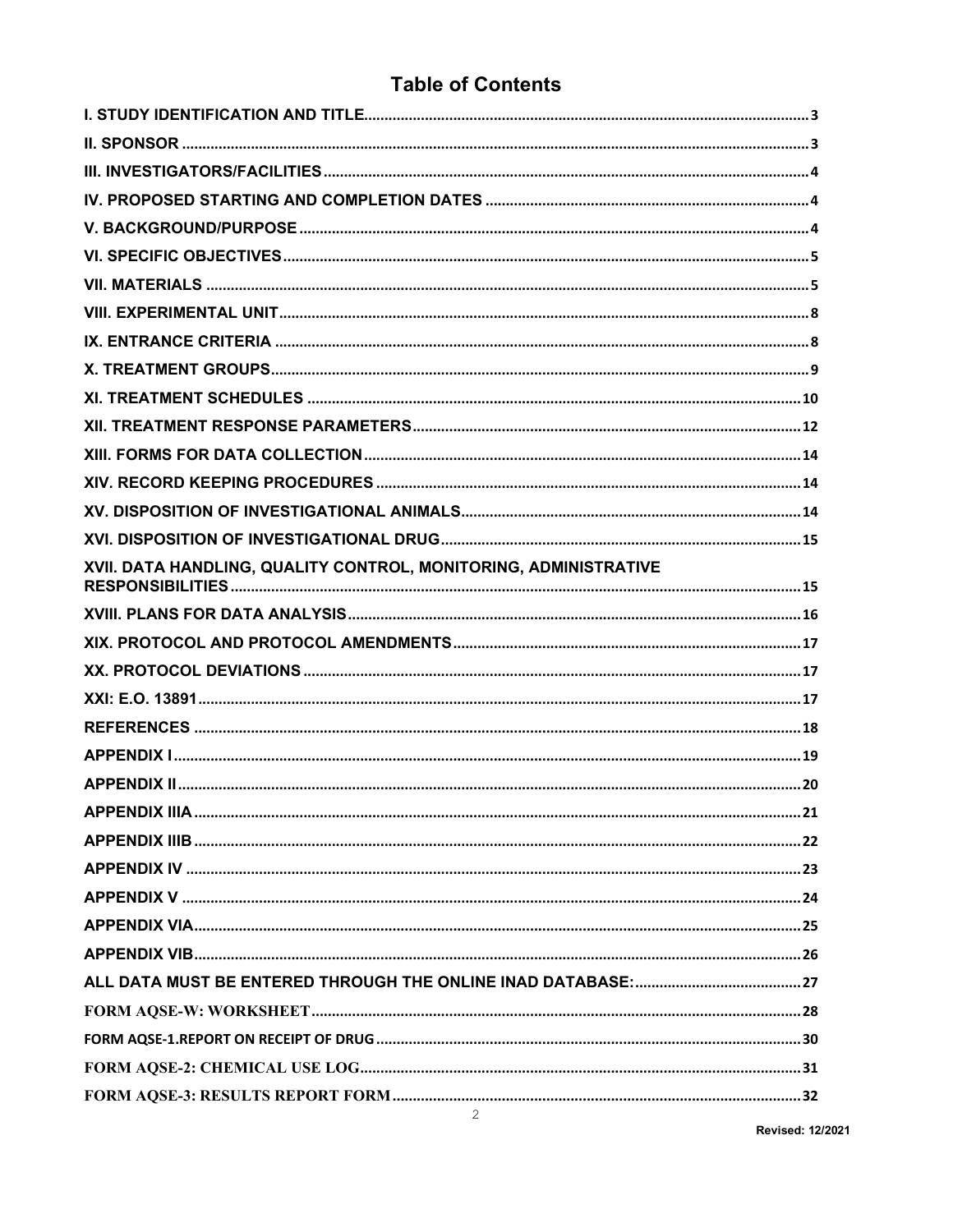## **STUDY PROTOCOL FOR A COMPASSIONATE AQUACULTURE INVESTIGATIONAL NEW ANIMAL DRUG (INAD) EXEMPTION FOR AQUI-S®20E (eugenol) UNDER INAD #11-741**

#### <span id="page-2-0"></span>**I. STUDY IDENTIFICATION AND TITLE**

Clinical field trials to determine the efficacy of AQUI-S®20E as an anesthetic for use in a variety of fish species. Clinical field trials will be conducted on various freshwater-reared and saltwaterreared finfish; sharks; and freshwater prawn at different facilities under a variety of environmental conditions under INAD #11-741.

#### <span id="page-2-1"></span>**II. SPONSOR**

Dr. Marilyn Blair, U.S. Fish and Wildlife Service, Branch Chief, Aquatic Animal Drug Approval Partnership Program, 4050 Bridger Canyon Road, Bozeman, MT 59715; Phone: 406-994-9904; Fax: 406-582-0242; Email: [marilyn\\_j\\_blair@fws.gov](mailto:marilyn_j_blair@fws.gov)

| <b>Manufacturer:</b> | AQUI-S New Zealand, Ltd./ Merck Animal Health |
|----------------------|-----------------------------------------------|
|                      | 35500 W. 91st Street                          |
|                      | Desoto, KS 66018                              |

Contact Person at Merck Animal Health:

Jackie Zimmerman Phone: (208) 603-0336 email: jacqueline.zimmerman@merck.com

or

Merck Animal Health Customer Service Phone: 1-800-521-5767 email: Customerservice@merck.com

**Study Director:** Ms. Bonnie Johnson, U.S. Fish and Wildlife Service, Aquatic Animal Drug Approval Partnership (AADAP) Program, 4050 Bridger Canyon Road, Bozeman, MT 59715; Phone: 406-994-9905; Email: [bonnie\\_johnson@fws.gov](mailto:bonnie_johnson@fws.gov)

| <b>Principal Clinical</b>       | Ms. Paige Maskill, USFWS - AADAP Program               |
|---------------------------------|--------------------------------------------------------|
| <b>Field Trial Coordinator:</b> | 4050 Bridger Canyon Road, Bozeman, MT 59715;           |
|                                 | Phone: $406-994-9911$ ; Email: $paige$ maskill@fws.gov |

**INAD Study Monitors:** See Appendix II for names and addresses.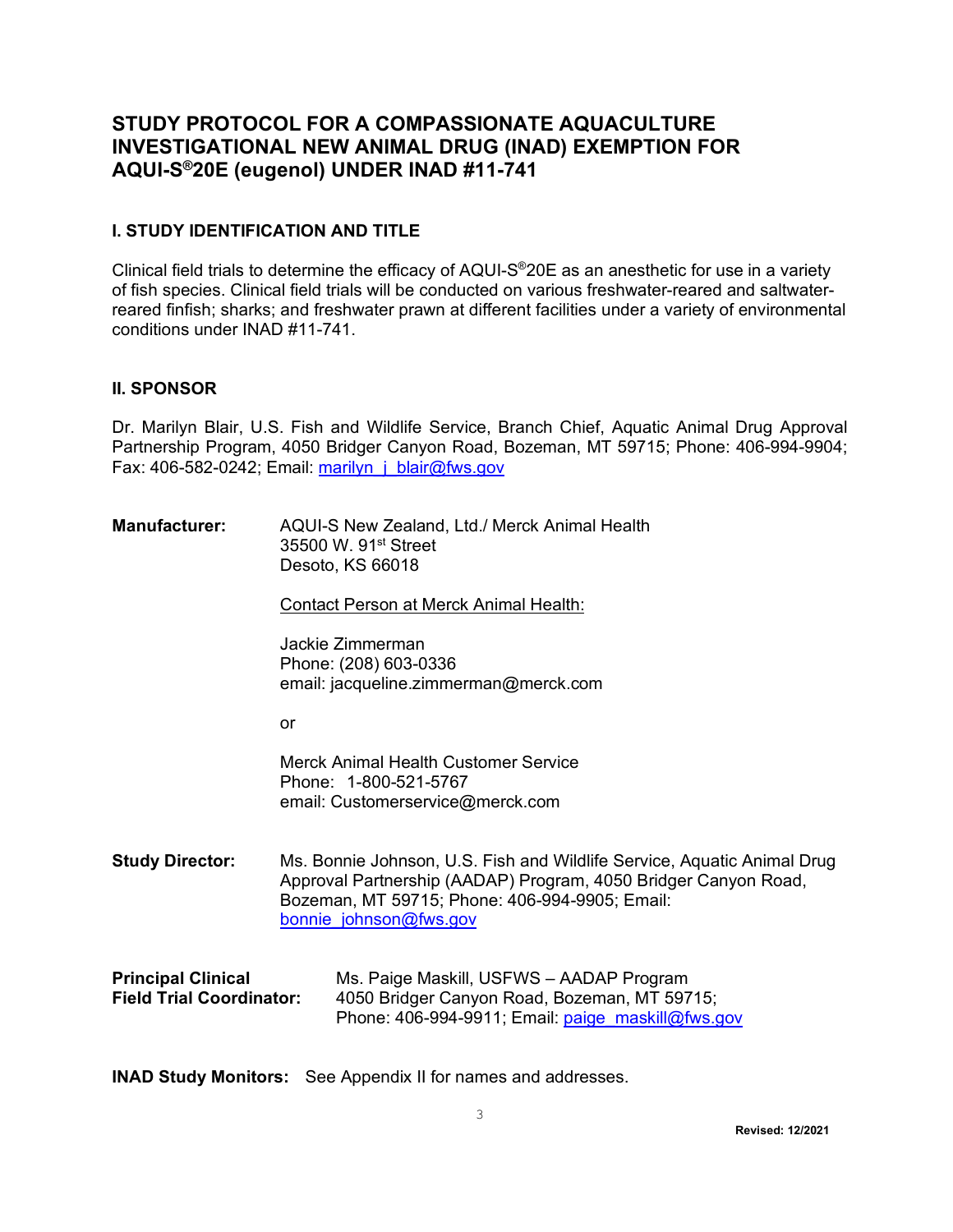#### **III. INVESTIGATORS/FACILITIES**

See Appendix IIIa for names and addresses.

#### **IV. PROPOSED STARTING AND COMPLETION DATES:**

<span id="page-3-1"></span><span id="page-3-0"></span>Proposed Starting Date: August 1, 2013

<span id="page-3-2"></span>Proposed Completion Date: December 31, 2026

#### **V. BACKGROUND/PURPOSE**

A. Background Information:

The use of anesthetics is an important tool with broad application to fisheries management programs. Most often, anesthetics are used to reduce stress associated with the handling and/or transportation of fish. Anesthetics are widely used both in the culture of captive populations, and in field situations that involve the management of wildstock fish populations. Although a number of compounds have been used in the past, currently, the only approved anesthetics for use on fish are Finquel and Tricaine-S (active ingredient methane tricainesulfonate, NADA 042-427 and ANADA 200-226, respectively). Finquel and Tricaine-S both have a withdrawal period of 21 days. This restriction requires that potential food fish must be held for a minimum of 21 days following treatment before they can be released for legal harvest or slaughtered. While both of these products have been found to be effective anesthetics for use in fish, their required 21-day withdrawal period severely restricts approved use in many situations. In contrast, a zero-withdrawal (or immediate release) anesthetic would allow food fish to be released, stocked, or slaughtered "immediately" following treatment. In numerous fisheries management programs, and particularly those involving wildstock population assessment and evaluation, there is a critical need for such an anesthetic. AQUI-S®20E has been developed in New Zealand as an anesthetic for use on food-fish with no withdrawal period. The active ingredient in AQUI-S®20E, eugenol, is used in perfumeries, flavorings. essential oils, and in medicine as a local antiseptic and anesthetic.

B. Purpose of INAD:

The purpose of this compassionate INAD for AQUI-S®20E is to develop clinical efficacy field trial data that will be used to determine the most appropriate treatment regimen for AQUI-S®20E for use as an anesthetic in a variety of fish species. These data will be used to support a new animal drug application (NADA) for AQUI-S®20E.

The U. S. Fish and Wildlife Service (USFWS) anticipates requesting the U. S. Food and Drug Administration (FDA) to grant extensions of this INAD for additional years. The USFWS believes that data from at least 1-3 treatment seasons will be required in order to adequately assess the efficacy of AQUI-S-E as an anesthetic for use in fish, and to collect sufficient data to support a NADA.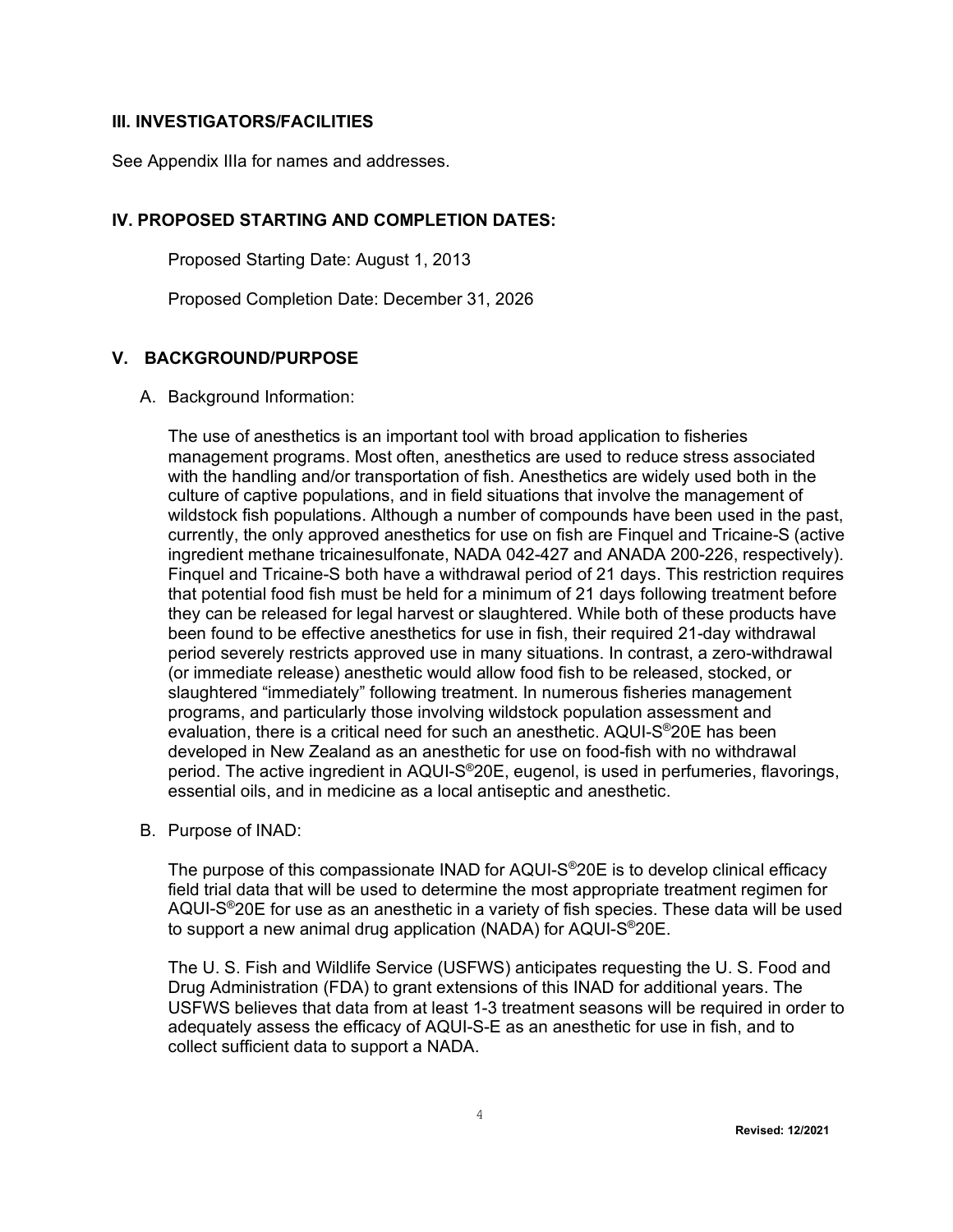#### **VI. SPECIFIC OBJECTIVES**

The two major objectives of this study protocol are as follows:

- <span id="page-4-0"></span>1. Collect scientific data necessary to establish the effectiveness of AQUI-S®20E as an anesthetic in a variety of fish species under a variety of environmental conditions (e.g., temperature, water hardness, pH, turbidity, etc).
- 2. Provide an opportunity for fish culturists and fisheries managers to legally use AQUI-S®20E as an anesthetic so that they can maintain and manage healthy stocks of fish during the period of time necessary for collection of efficacy, safety, and residue data required for an NADA for AQUI-S®20E in fish.

#### **VII. MATERIALS**

- <span id="page-4-1"></span> A. Test and Control Articles:
	- 1. Drug Identity
		- a. Active ingredient

| <b>Chemical Name:</b>                | eugenol [2-methoxy-4-(propenyl) phenol] |
|--------------------------------------|-----------------------------------------|
| C.A.S. Registry No.: 97-53-0         |                                         |
| Molecular Formula: $C_{10}H_{12}O_2$ |                                         |
| Appearance:                          | Yellow, viscous liquid                  |
| Odor:                                | Spicy, pungent, clove-like              |
|                                      |                                         |

Specific Gravity:1.075 to 1.095

b. Strength and dosage form

AQUI-S®20E is 10% eugenol (active ingredient). Fish are exposed by immersion bath.

c. Manufacturer, source of supply

AQUI-S New Zealand, Ltd./ Merck Animal Health 35500 W. 91<sup>st</sup> Street Desoto, KS 66018

Contact Person at Merck Animal Health:

Jackie Zimmerman Phone: (208) 603-0336 email: jacqueline.zimmerman@merck.com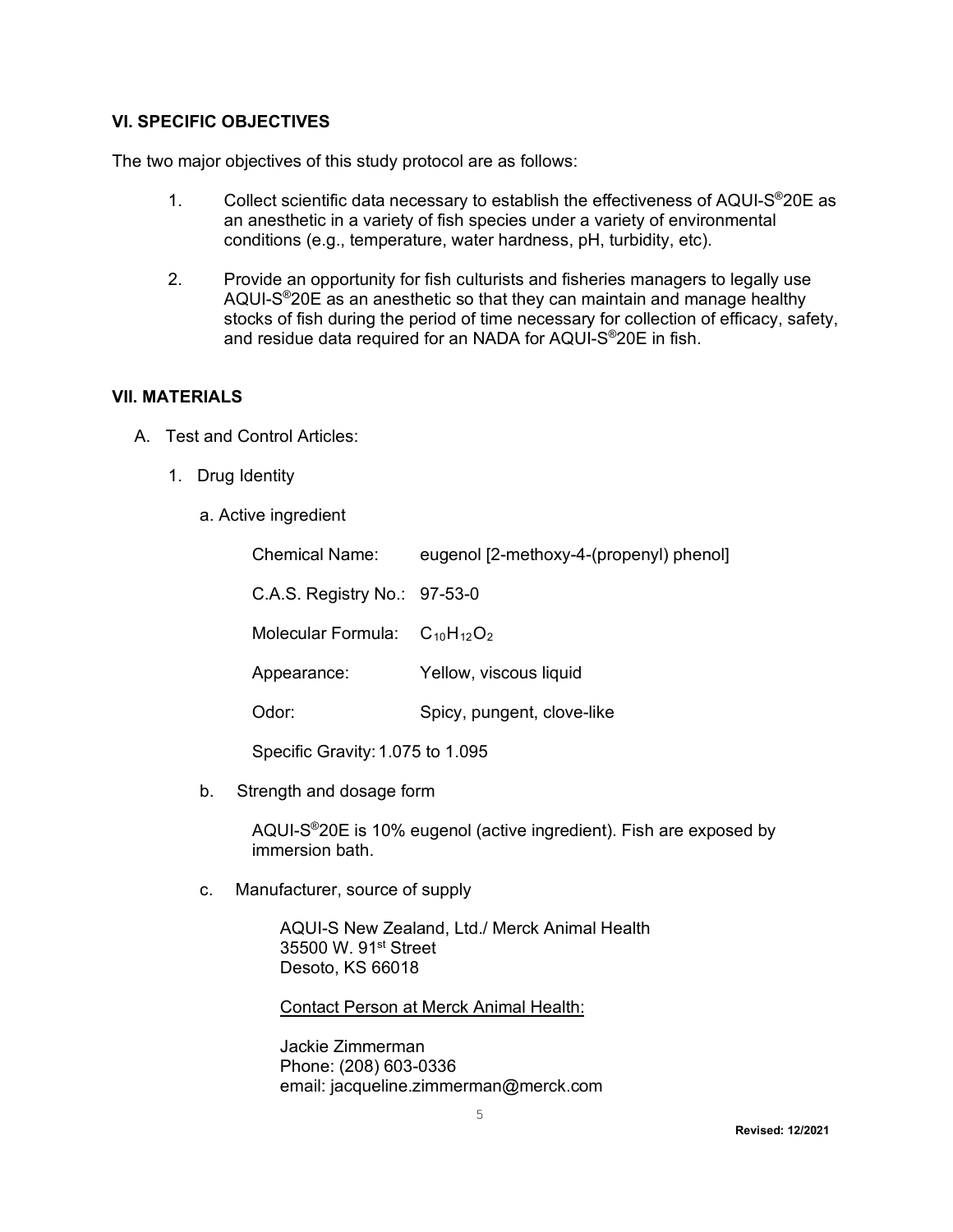or

Merck Animal Health Customer Service Phone: 1-800-521-5767 email: Customerservice@merck.com

2. Verification of Drug Integrity/Strength:

The Manufacturer (AQUI-S New Zealand, Ltd.), manufactures the active ingredient for AQUI-S®20E (GMP grade eugenol) to US Pharmacopeia specifications from clove oil purchased to an in-house specification. The inert ingredients in AQUI-S®20E are purchased to USP/NF specifications. The vendors assay these ingredients and certify they meet purchase specifications.

To achieve 10% active ingredient concentration, the manufacturer weighs the eugenol then blends it with an equal weight of inert ingredients. The manufacturer records the weight of ingredients for each batch and total weight of the mixture. The date of manufacture, as well as batch and lot numbers are also recorded. Samples of batches are analyzed by AQUI-S New Zealand, Ltd., using GC-FID to verify the integrity and strength of the final product.

AQUI-S New Zealand, Ltd. will provide the analytical data necessary to establish the purity of each lot/batch of AQUI-S®20E supplied. The lot number and date of manufacture for each batch of AQUI-S®20E will be placed on the label of each container. The form *Report on Receipt of Drug - Guide for Reporting Investigational New Animal Drug Shipments for Poikilothermic Food Animals* (Form AQSE-1) will clearly identify the lot number and date of manufacture of AQUI-S®20E shipments. If the integrity of the AQUI-S®20E is compromised (i.e., by spilling or contamination of the stock container) the event will be carefully recorded, dated, and signed in the Drug Inventory Form (Form AQSE-2). All unusable AQUI-S®20E will be disposed of by following the Safety Data Sheet (SDS).

3. Storage Conditions

AQUI-S®20E will be stored in the original container supplied by the Manufacturer with the appropriate investigational label attached. AQUI-S<sup>®</sup>20E has high stability and should be stored at room temperature in a dry location away from direct sunlight. AQUI-S®20E should be stored in a secure location such as in a locked cabinet.

4. Handling Procedures

Each Study Monitor and Investigator will be required to have a current copy of the Safety Data Sheet (SDS) for AQUI-S®20E (Appendix IV). Each person involved with the study and each person who may be present during the use of AQUI-S<sup>®</sup>20E shall be required to read the SDS. Safety precautions as outlined in the SDS will be followed at all times when working with AQUI-S®20E. Standard laboratory equipment such as gloves, lab coats or aprons, eye protection, etc., will be worn at all times.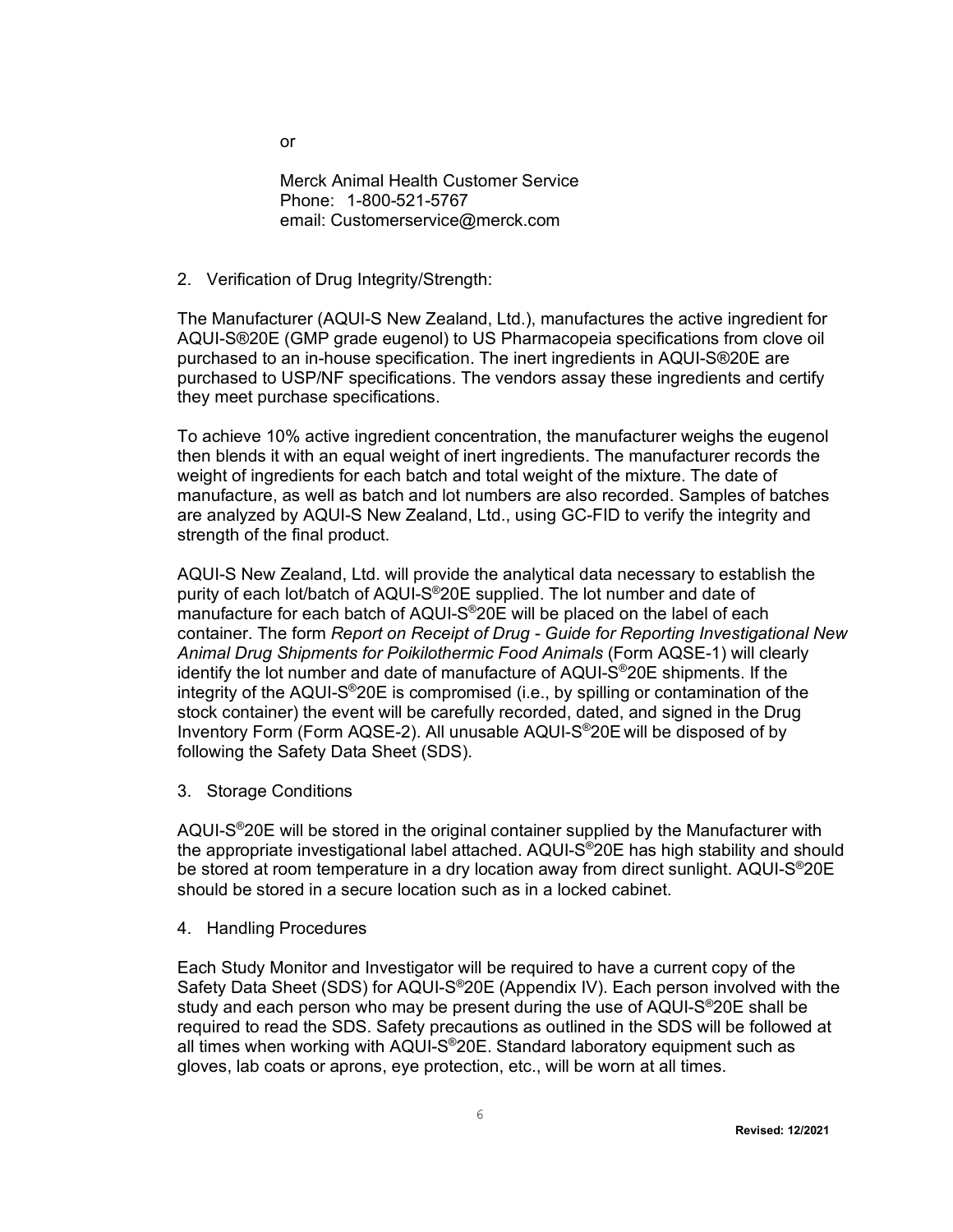#### 5. Investigational Labeling

A copy of the label to be attached to each container of AQUI-S®20E is provided in Appendix V. Although investigational labels will be affixed to AQUI-S®20E containers by the supplier, it is the responsibility of the Investigator to ensure proper labeling of all containers of AQUI-S®20E.

#### 6. Accountability

Merck Animal Health will be the sole supplier of AQUI-S®20E to all Investigators under this INAD.

#### 1. All facilities using AQUI-S®20E:

Immediately upon receiving an order/shipment of AQUI-S®20E, the Investigator will complete "Report on Receipt of Drug - Guide for Reporting Investigational New Animal Drug Shipments for Poikilothermic Food Animals" (located in the "Manage/View Drug Inventory" section of the investigator account). The Study Director will forward a copy of this form to the FDA. Arrangements should be made between Investigators and Study Monitors to insure completed Form AQSE -1s are received by the Study Director within 10 days of drug receipt.

All Investigators are also responsible for maintaining an accurate inventory of AQUI-S®20E on-hand. A Drug Inventory Form (Form AQSE-2) must be completed and maintained by each Investigator. Each time AQUI-S®20E is used, it must be recorded by the Investigator in the Results Report form in the "Amount Of Drug Used" table.

At the conclusion of the study, all remaining AQUI-S®20E will be disposed of by following the SDS (note: unless AQUI-S®20E is planned for use in another approved field trial, and planned usage is within the storage guidelines established by the manufacturer). Disposition of all AQUI-S<sup>®</sup>20E must be properly recorded and accounted for on the Drug Inventory Form (Form AQSE-2). The Study Monitor will be responsible for verifying the quantity of AQUI-S<sup>®</sup>20E remaining on hand versus the amount indicated on Form AQSE-2. **Note:** AQUI-S®20E can be transferred to other facilities that are participating under INAD 11-741. Transfers must be shown on Form AQSE-2.

7. Preparation Procedures

AQUI-S®20E will be prepared according to label directions for normal use. This includes accurately measuring out (by volume or weight) the calculated amount of AQUI-S®20E needed to obtain the desired treatment dose. AQUI-S®20E is "ready-for-use" as supplied by the manufacturer, and may be added directly to treatment water. Be sure to uniformly mix the AQUI-S®20E with treatment water before actual treatment of fish.

Visit the Aqui-S website to find the Aqui-S 20E calculator to help calculate the amount of AQUI-S®20E that will be needed. Select the Aqui-S 20E calculator and then fill in the fields. Please note that due to the specific gravity of  $AQUI-S<sup>®</sup>20E$  that there is a difference between the amount of AQUI-S®20E needed in grams versus milliliters. The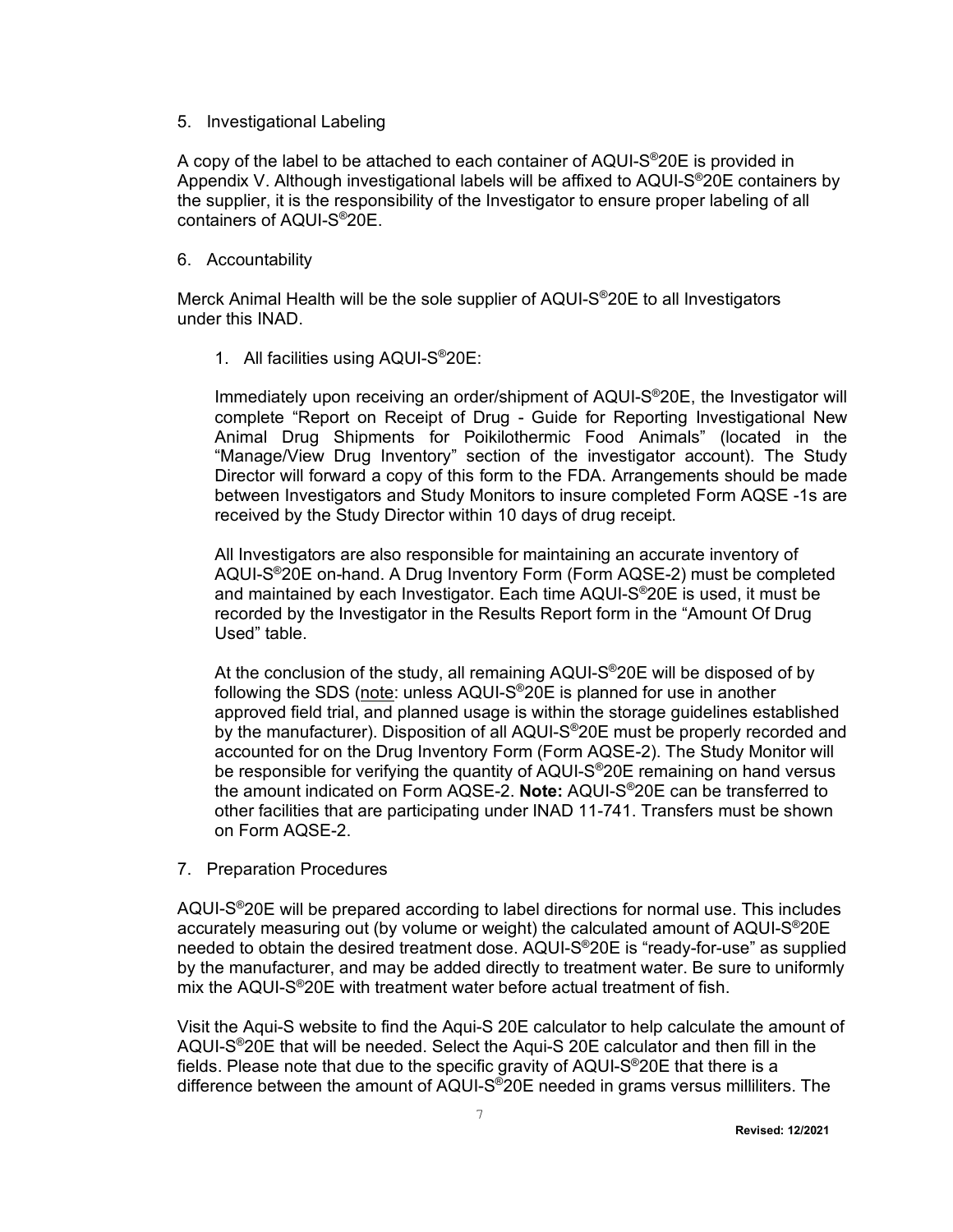calculator can be found at: [https://www.aqui-s.com/calculator.](https://www.aqui-s.com/calculator)

B. Items Needed for Treatment, Data Collection, Etc.:

Treatment and diagnostic equipment should include a balance, graduated cylinder or flask, treatment tank, recovery tank, thermometer, stop watch, and a dissolved oxygen meter.

When the Study Protocol has been approved and treatments are scheduled, the Investigator at each facility covered by the AQUI-S®20E INAD will need to complete several forms located in the online INAD database. These forms are described in Section XIII. Copies of these forms are attached to this Study Protocol and will be used as a guide only for collecting the data that will be entered into the online INAD database.

#### <span id="page-7-0"></span>**VIII. EXPERIMENTAL UNIT**

The experimental unit in this clinical field trial will consist of a contained or isolated group of fish. This will generally be a group of fish contained in a tank, raceway, pond, or container used to hold fish treated in the field. In some cases, the experimental unit may be individual animals.

#### **IX. ENTRANCE CRITERIA**

A. Facilities/Investigators

<span id="page-7-1"></span>The proposed facility and the Investigator must be listed in Appendix IIIa of the Study Protocol for the current calendar year before AQUI-S®20E can be ordered and dispensed under this INAD. Last minute deviations can be requested by the Sponsor, Investigator, or Study Monitor in case emergency use-pattern needs should arise (See Section XX). However, poor planning and/or a lack of preparation will not be considered an emergency situation.

- B. The characteristics of the study animals (species, number, etc.) is presented in Appendix VIb.
- C. Environmental conditions

Environmental conditions will be variable and include a broad spectrum of temperatures and water quality parameters. Environmental conditions will be reported on Form AQSE-3.

D. Ability of investigator to fulfill all the requirements of the Study Protocol

See Appendix IIIb for example of knowledge required of hatchery managers (i.e., Investigators).

**Prior to initiating each treatment event**, the Investigator must first complete Form AQSE-W. "Worksheet for Designing Individual Field Trials" (located under the "New Study Request" tab in the investigator account) that pertains to each specific treatment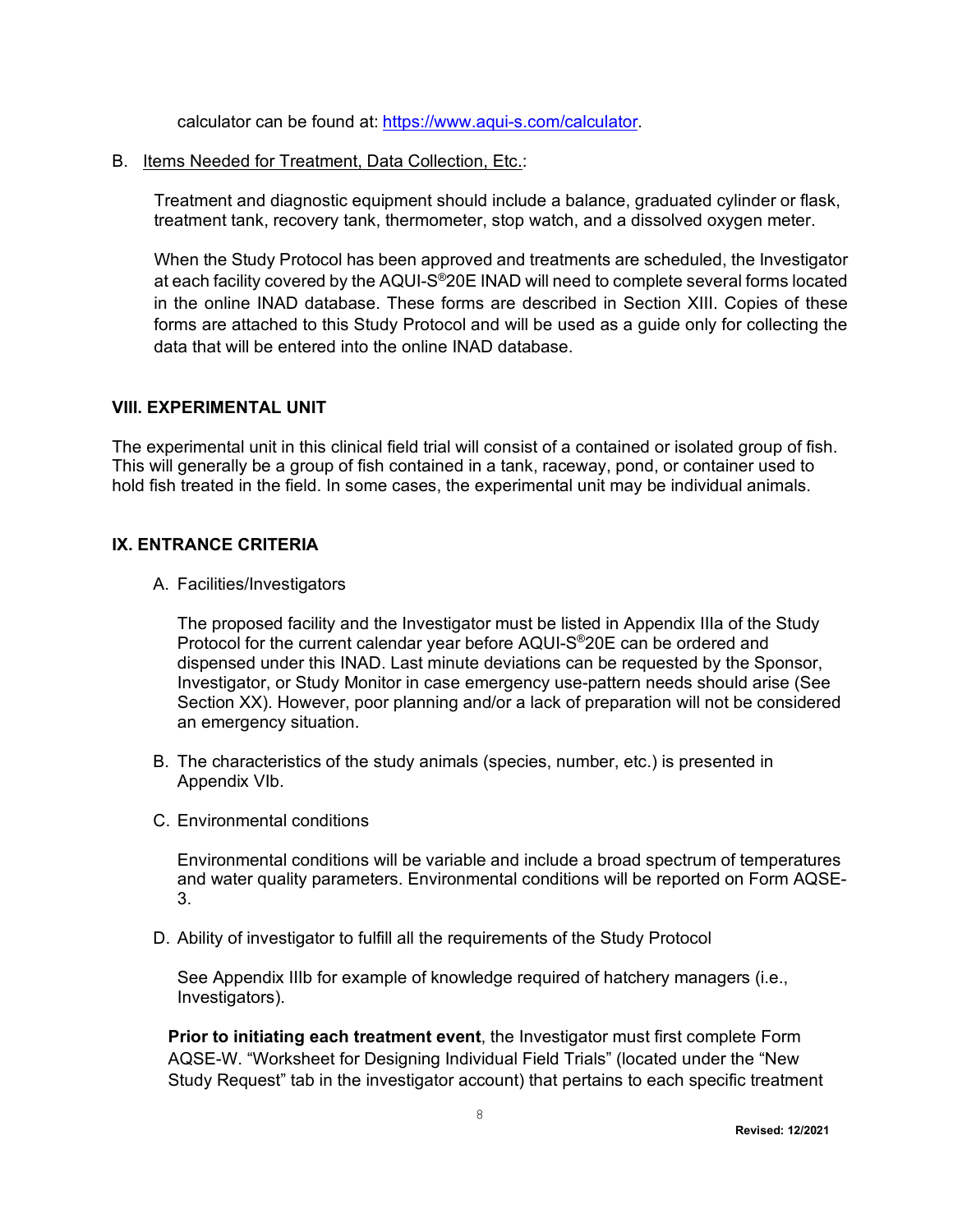event. The worksheet should be filled out and forwarded to the Study Monitor through the online INAD database. The Study Monitor will review the planned treatment (worksheet) and forward it to the Study Director at the AADAP Office. The Study Director will then review the worksheet, assign the approved treatment a Study Number, and then the online INAD database will notify both the Investigator and the Study Monitor of the assigned number and approval to proceed. In most cases, this entire process should be able to be accomplished within a single working day. After initiation of the field trial, the Investigator should also record the assigned study number on any paper forms that are being used as a guide to collect the data to enter in the online database (i.e., Form AQSE-2 and AQSE -3), as well as on any additional correspondence regarding that specific treatment event. If for some reason the Investigator is unable to reach the Study Monitor with regards to Worksheet approval and the need for treatment is immediate, the Investigator should contact the AADAP Office for permission to proceed.

*Note: The Online INAD Database must be used by Investigators for ALL INAD reporting. The online INAD database has a built-in system of checks, balances, and email notifications to ensure that all information/data reporting and accountability follows established INAD Study Protocol guidelines. Unless data is entered directly into the online INAD database (i.e., not captured elsewhere at the time of observation or measurement and transcribed into the online INAD database) investigators must archive hard copies of all raw data.*

#### **X. TREATMENT GROUPS**

- <span id="page-8-0"></span>A. A treatment group or experimental unit may be an entire tank, pond, raceway, or group of fish, or it may be individual animals.
- B. Non-treated control groups will not be a requirement for clinical field trials evaluating the efficacy of AQUI-S®20E as an anesthetic. As the primary use of AQUI-S®20E will be to facilitate handling and reduce stress to fish when they are being handled, untreated controls would in most cases be extremely impractical, as well as detrimental to fish health. However, Investigators are encouraged to record observations with respect to the behavior and physiological state of fish prior to AQUI-S®20E treatment. This information will provide a "psuedo-control" as to fish condition without, or prior to, AQUI-S®20E treatment.

Untreated control groups are not a required element of treatment under this INAD exemption and are at the discretion of the Investigator; however, they are strongly encouraged whenever circumstances permit. Control groups are extremely important to not only document response to treatment, but also to validate potential adverse reactions in treated animals. Assignment to control and treatment groups should be random and designed to avoid bias. It is important that all fish are treated in a similar fashion. If fish are physically moved into separate test groups or different rearing units, caution should be used so that handling and rearing conditions are as similar as possible. Control fish should be kept under conditions as similar as possible to treated fish for valid comparison. Use of control groups will ensure that results of efficacy studies provide useful information that will support a NADA.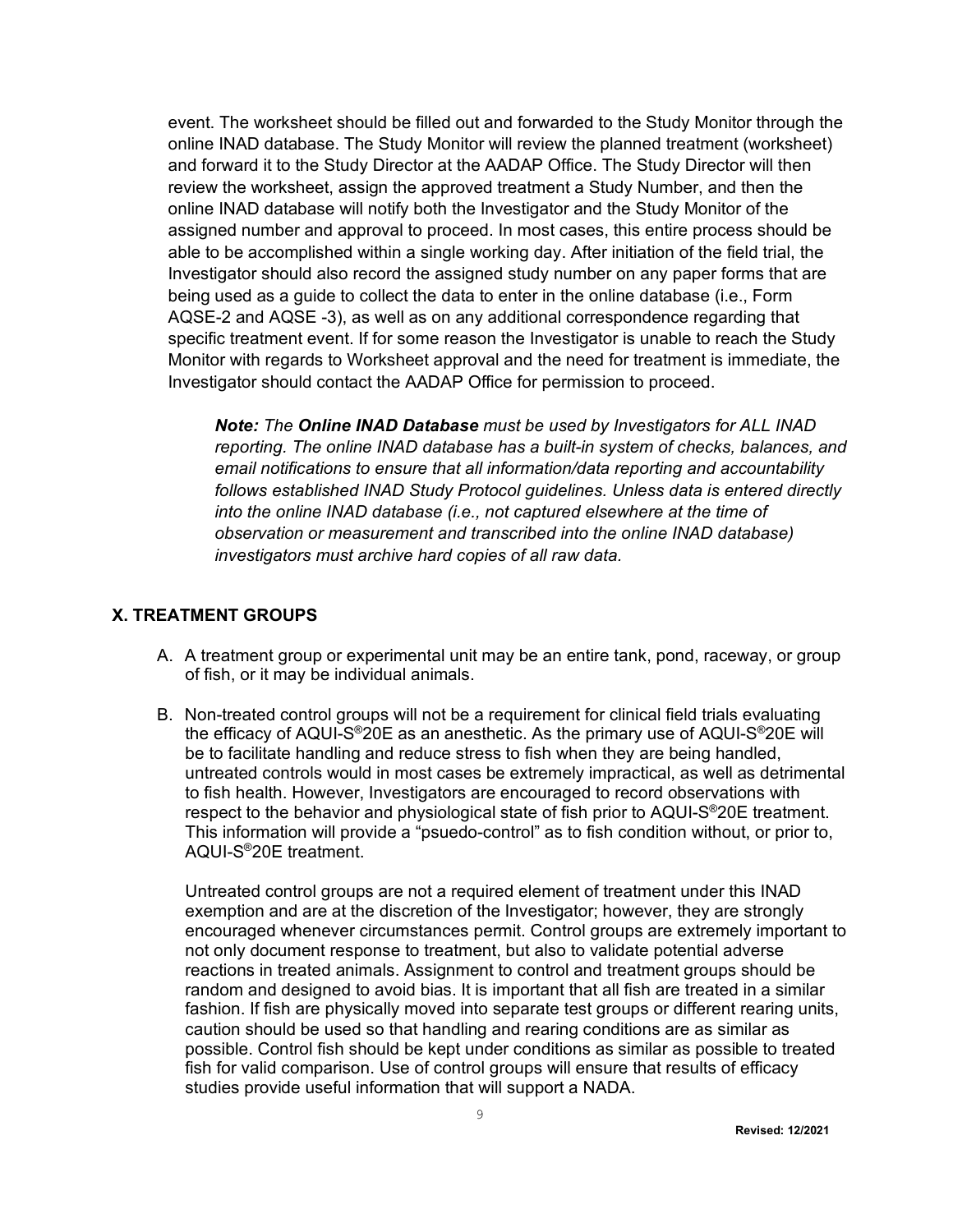C. Although as stated above untreated control groups are not a required element of treatment under this INAD exemption, **it is important for all Investigators to note that field trials conducted under a more stringent study protocol (i.e, including requirements for non-treated controls groups, replication, blinding, dose verification, etc.) will ultimately be required in order to support a NADA for AQUI-S®20E. It is also important to note that the INAD sponsor fully expects that a limited number of facilities/Investigators listed under this INAD exemption will agree to participate in such "pivotal" efficacy studies.** These studies will be initiated only after direct consultation between facilities/Investigators and the sponsor. These studies will be conducted under a separate FDA-approved study protocol (i.e., not the INAD study protocol), and will also be conducted with assistance from, and under the direct supervision of, the sponsor. **If for any reason it becomes apparent to the sponsor that facilities/Investigators listed under this INAD are not willing to participate in such "pivotal" studies, the sponsor will request that FDA terminate the INAD.**

#### **XI. TREATMENT SCHEDULES**

A. Route of administration

<span id="page-9-0"></span>AQUI-S®20E will be administered as a static immersion bath treatment. AQUI-S®20E will be prepared according to label directions for normal use. This includes accurately measuring out (by volume or weight) the calculated amount of AQUI-S®20E needed to obtain the desired treatment dose. AQUI-S®20E is "ready-for-use" as supplied by the manufacturer, and may be added directly to treatment water. Be sure to uniformly mix the AQUI-S®20E with treatment water before actual treatment of fish.

**Note:** An Aqui-S 20E calculator to help calculate the amount of AQUI-S® can be found at: [https://www.aqui-s.com/calculator.](https://www.aqui-s.com/calculator)

B. Dose to be administered

AQUI-S®20E should be applied as a static immersion bath at eugenol concentrations ranging from 10 - 100 mg/L (note: AQUI-S<sup>®</sup>20E is 10% eugenol as the active ingredient). Within this range, the actual concentration applied will be at the discretion of the Investigator for the **anesthesia for surgery level** and **euthanasia level**. Dosage will likely vary with respect to species, water temperature, and level of anesthesia desired.

Note: the term **handleable** (or a handleable level of sedation) is used to describe lighter sedation that is typically used when handling fish for short periods of time (i.e., lengths and weights; spawning; floy tags; PIT tags; etc). **Anesthesia** for surgery (or surgery level of sedation) is used to describe deeper levels of sedation that are required to perform surgery on fish. Typically this level of anesthesia requires a longer exposure period.

The Efficacy Technical Section has been completed for fish that will be sedated to handleable levels. Please follow the below potential label claim dose recommendations for salmonids and non-salmonids. If there are any deviations to the below dosing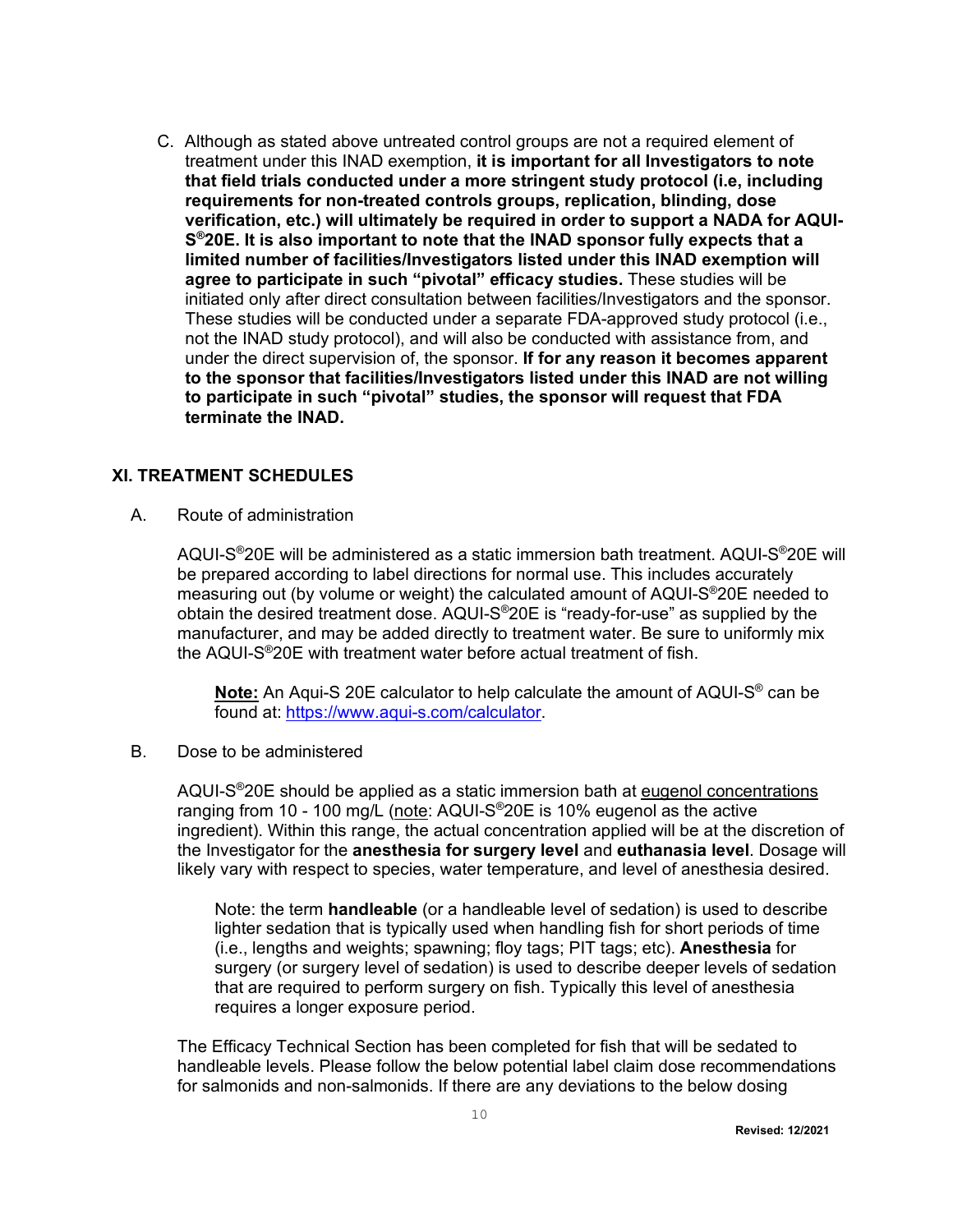recommendations then a justification is needed in Form AQSE-3.

Treatment dose and duration recommendation for freshwater or saltwater finfish for the handleable level of sedation:

**Option A:** Handleable sedation for salmonids is between 25 – 40 mg/L; sedation time no longer than 5 minutes; and recovery time less than 20 minutes. If treatment dose, sedation, or recovery times are not in the recommended range then a justification must be provided in Form AQSE-3.

**Option B**: Handleable sedation for non-salmonids is between 40 – 100 mg/L; sedation time no longer than 5 minutes; and recovery time less than 20 minutes. If treatment dose, sedation, or recovery times are not in the recommended range then a justification must be provided in Form AQSE-3.

C. Dosing interval and repetition

AQUI-S®20E will be applied as a single treatment event, and will not require repeated treatments.

D. Duration of treatment

For this protocol we refer to the lighter sedation level as **handleable** and the deeper sedation to the surgery levels as **anesthesia**. Treatment duration will be variable, and dependent on species, water temperature, and level of anesthesia required to meet handling requirements. For example, treatment to facilitate fin-clipping would likely require lighter sedation (or a handleable level of sedation) and a relatively short treatment duration (1-5 minutes), whereas treatment to facilitate implantation of radio transmitters would likely require deeper sedation of anesthesia and a relatively long treatment duration (5-10 minutes). In all cases, duration of treatment should not exceed 15 minutes. After completion of treatment and handling, fish should immediately be placed in fresh water.

**Note:** see section XI. Treatment Schedules B. for treatment duration recommendations.

E. Disposition of anesthetic solution

If at all possible, discharge of anesthetic solution remaining in the treatment containers following completion of treatment should be to the ground. If ground discharge is not possible, anesthetic solution may be released/mixed with facility effluent or released directly into public surface water. In situations where minimal dilution of anesthetic solution occurs prior to release to public surface waters, a pulsed-release of anesthetic solution should be employed to minimize discharge levels.

F. Detailed procedures for drug administration

Standard laboratory equipment such as gloves, lab coats or aprons, eye protection, etc. should be worn at all times when working with AQUI-S®20E. The amount of AQUI-S<sup>®</sup>20E necessary for each treatment should be accurately measured out (by volume or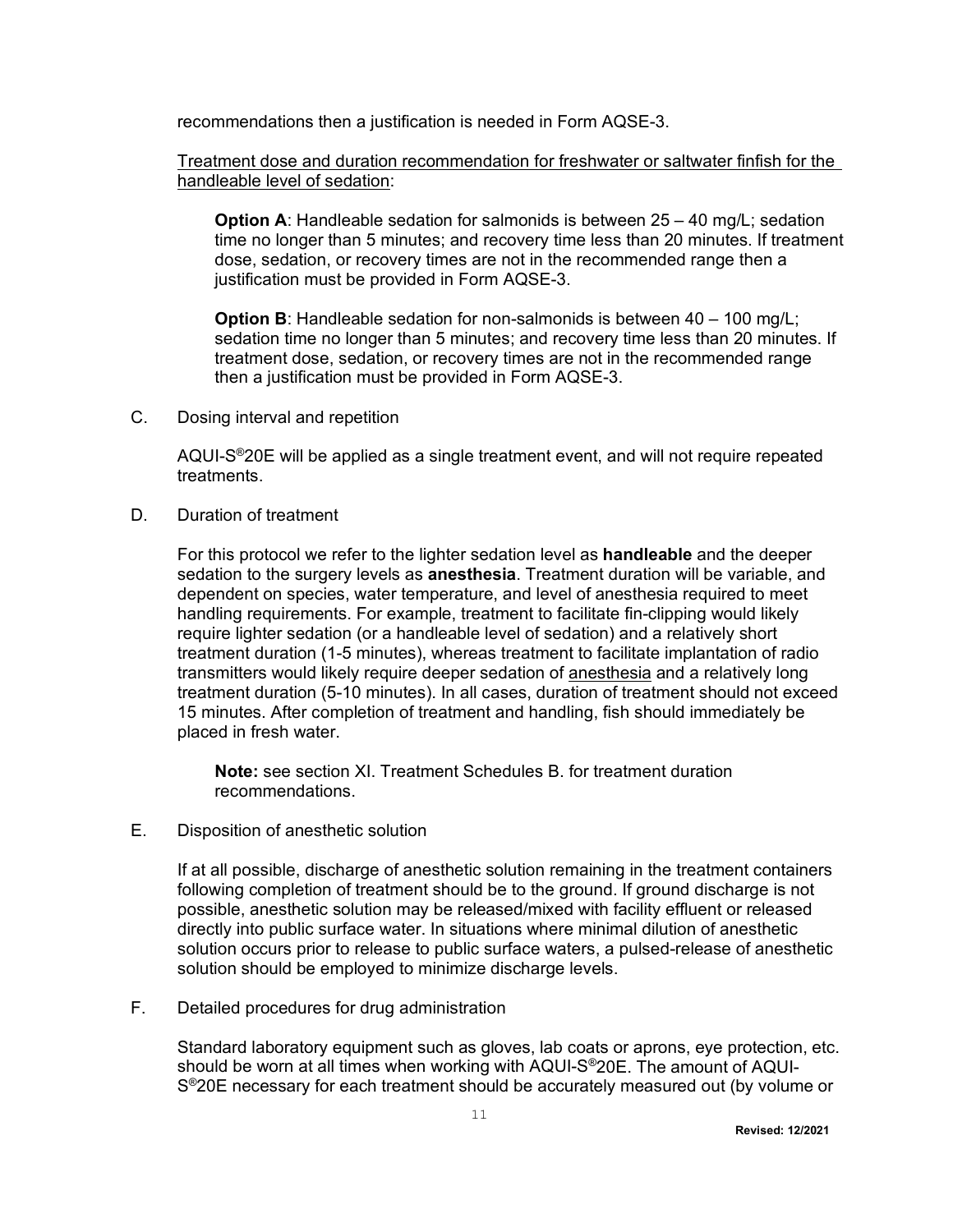weight) immediately prior to treatment.

**Note:** An Aqui-S 20E calculator to help calculate the amount of AQUI-S® can be found at: [https://www.aqui-s.com/calculator.](https://www.aqui-s.com/calculator)

G. Permissible concomitant therapy

Since efficacy data are being collected during the INAD process, there should be little or no concomitant therapy. There should be no other therapy during a period extending from 2 weeks prior to treatment lasting until 2 weeks after treatment. In addition to no concomitant therapy, Investigators need to keep fish cultural procedures and environmental conditions consistent following treatment with AQUI-S®20E.

<span id="page-11-0"></span>An exception to this is the FDA has decided to allow the use of certain INAD treatments to be used with AQUI-S®20E treatments **provided the longest of the withdrawal periods is observed**. The INADs must be used under the conditions of the INAD protocol. If an INAD is used please note its use in Form AQSE-3 under the description of results section. **Please consult the Study Director to find out if AQUI-S®20E can be used with another drug prior to treatments.**

#### **XII. TREATMENT RESPONSE PARAMETERS**

The collection and reporting of source data begins with the decision to treat valuable fish based on hatchery records or field management practices that indicate treatment is warranted. Daily morbidity and mortality records, case history records, as well as any extenuating or mitigating circumstances that may affect treatment response needs to be documented. All pertinent treatment response parameters should be reported on Form AQSE-3. Treatment response parameters that should be addressed include the following:

1. Primary Response Parameters

The primary treatment response parameters in this study will be a reflection of the physiological condition of fish following treatment with AQUI-S®20E. The primary physiological conditions evaluated will include when a fish is considered to be: 1) "handleable"; 2) "anesthetized"; 3) euthanized; or 4) "recovered". In most cases, dependent upon level of anesthesia desired, a study will involve either **handleable** or **anesthetized** (surgery level of sedation), and recovered. Data should be reported in time (minutes) to reach a specific level of sedation, and time to recovery from sedation.

#### Handleable

A fish will be considered handleable when it loses partial or total equilibrium, has slow but regular opercular rate, can be caught easily by hand, placed on a measuring board with minimal fish movement, and easily measured for length. As a general rule, a fish will be considered handleable when it can be captured and held for several seconds without difficulty. This is similar to Stages 3 - 4 of anesthesia as described by Summerfelt and Smith (1990).

The handleable level is the most common sedation level that will be used. This level will be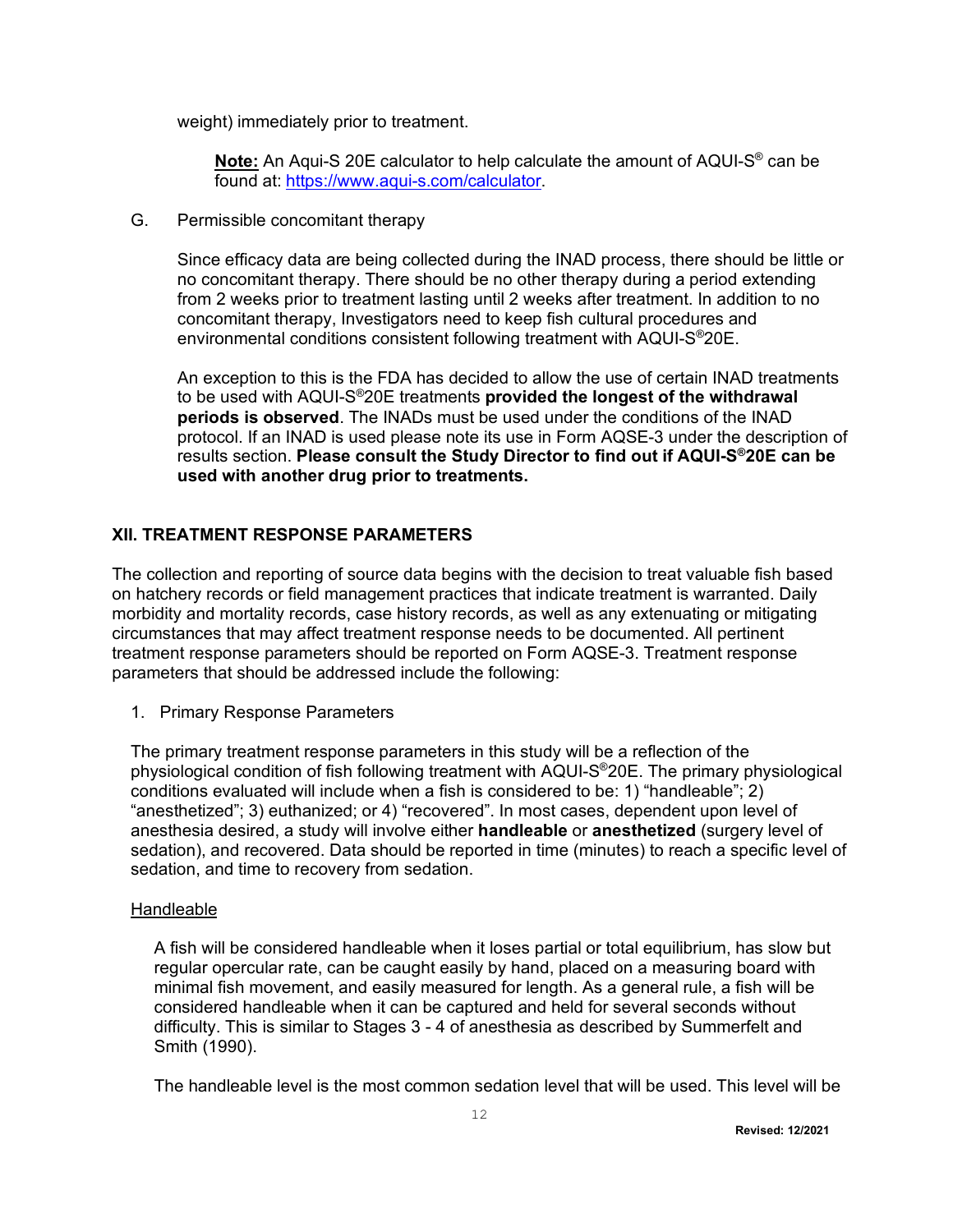used for insertion of PIT, coded, or floy tags; length and weight measurements; spawning; and other fish handling procedures that don't require surgery.

#### Anesthetized (surgery level anesthesia)

A fish will be considered anesthetized when it loses all reflex activity. This condition generally occurs after a fish has completely lost equilibrium. As a general rule, a fish will be considered anesthetized when it can be easily held out of water, and when lifting the operculum and touching the gill lamellae does not elicit a reflexive "cough" within 5 seconds. This is similar to Stage 5 of anesthesia as described by Summerfelt and Smith, (1990).

The anesthetized level will **only** be used for surgery level sedation for fish. For example anesthetizing the fish for insertion of a radio tag would require this level of sedation. A reason for the surgery level of anesthesia should be recorded on Form AQSE-3.

#### **Euthanized**

A fish will be considered euthanized when all opercular movements have ceased for a period of at least 2 minutes. Note: **Euthanized fish must not be sent to slaughter, made available for food, or returned to a water source as streambank enhancement**.

#### Recovered

An anesthetized fish will be considered recovered when it exhibits normal swimming behavior, including avoidance of obstacles. For AQUI-S®20E treatments, the fish must recover in less than 30 minutes of exposure to fresh water to be considered "recovered".

As a result of the potential diversity of treatment conditions and unique treatment response parameters (e.g., specific level of anesthesia desired) that may be involved in these studies, Investigators are encouraged to provide detailed descriptions of all study variables, including specific definitions/descriptions of level of anesthesia and criteria used to establish anesthesia levels. Investigators may also choose to create their own forms for purposes of recording source data under this INAD. **Supplementary data forms should be attached to Form AQSE-3.**

#### 2. Secondary Response Parameters

Secondary parameters include general observations on fish behavior and response to routine culture/management activities. Secondary parameters would include such responses as feeding activity, apparent level of stress, or other negative fish behavior (including, but not limited to, gill coughing, agitation, and/or jumping when exposed to treatment). All posttreatment mortality should be documented.

#### 3. Adverse Drug Events

Any adverse event related to treatment should be reported **immediately** to the Study Monitor, who will in turn notify the Study Director. Such responses might include changes in water quality, negative responses/behavior by the fish (e.g., gill coughing, agitation, and/or jumping when exposed to treatment) or hazards to personnel. All adverse drug events must also be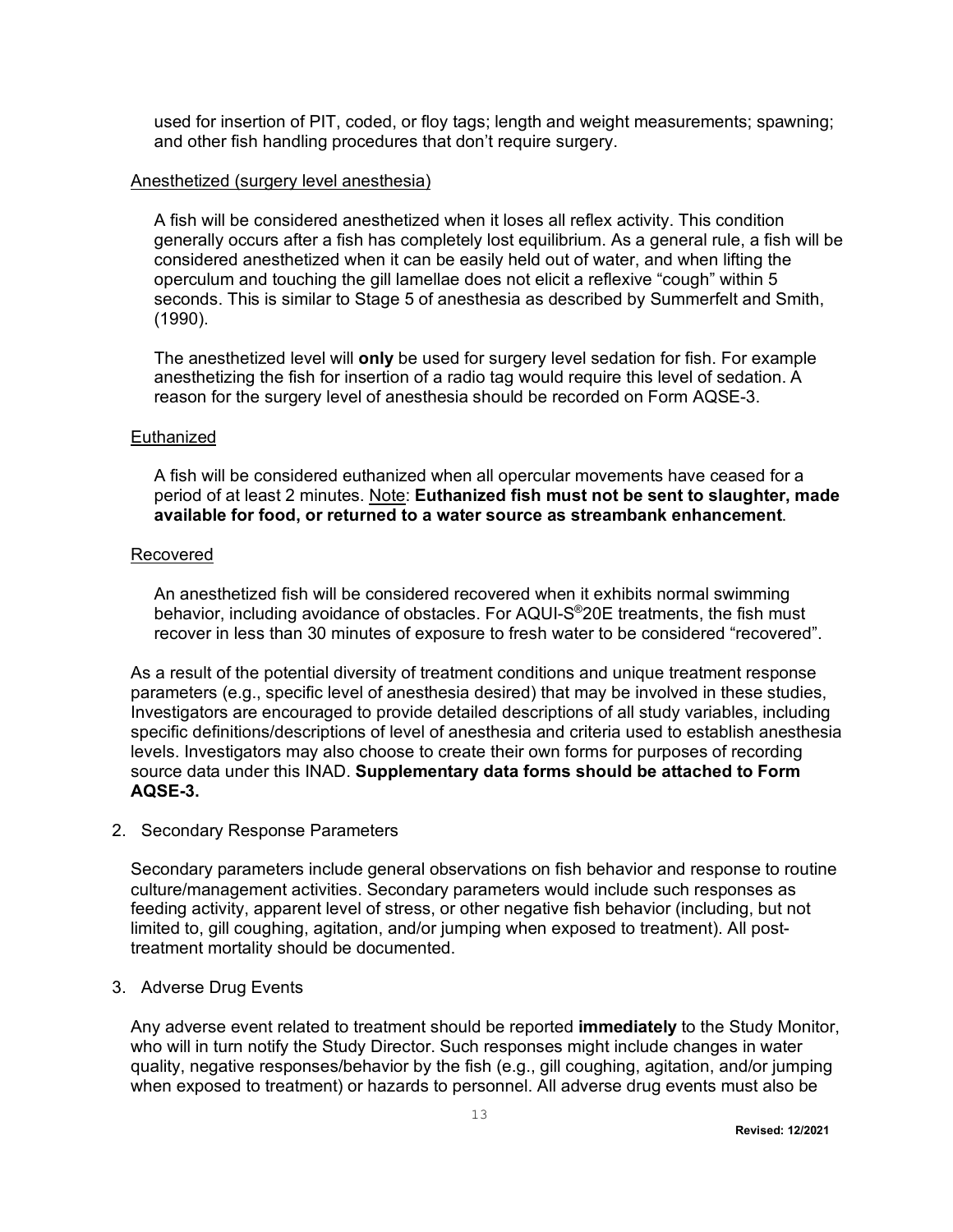documented on Form AQSE-3. It is possible adverse drug events may occur under certain environmental conditions or with respect to specific species/strains of fish. Careful observation of all treated fish for signs of any adverse reaction to treatment is extremely important, and all observations of adverse drug events should be documented. If any signs of drug toxicity are detected, they should also be documented and immediately reported to the Study Monitor, who will in turn notify the Study Director.

<span id="page-13-0"></span>**Note:** Investigators are strongly encouraged to record observations/comments with respect to all phases of treatment. This may include a description of events before, during, and post-treatment. All extenuating or mitigating treatment circumstances need to be described in detail. Such information is imperative so that accurate study/data analysis can be performed.

#### **XIII. FORMS FOR DATA COLLECTION**

When the Study Protocol has been approved and treatments are scheduled, the Investigator at each facility covered by the AQUI-S®20E INAD will need to complete the following forms:

- Form AQSE-W. Worksheet for Designing Individual Field Trials located in the New Study Request tab
- Form AQSE-1. Report on Receipt of Drug located in the Manage/View Drug Inventory tab
- Form AQSE-2. Chemical Use Log for Field Trials under AQUI-S®20E under INAD #11-741 located in the Manage/View Drug Inventory tab and filled out in Form AQSE-3 to show use
- Form AQSE-3. Results Report Form for use of AQUI-S®20E under INAD #11-741 located in the Active Studies table on the home page

Copies of these forms are attached to this Study Protocol. Actual reporting is accomplished on forms located in the online INAD database.

#### <span id="page-13-1"></span>**XIV. RECORD KEEPING PROCEDURES**

As stated immediately above, all data reporting are accomplished via forms located in the online INAD database. All current and completed studies conducted under the Investigator account will be stored and available in the online INAD database to the current study Monitor, study Investigator, and Study Director.

#### <span id="page-13-2"></span>**XV. DISPOSITION OF INVESTIGATIONAL ANIMALS**

Animals that die during treatment should be disposed of by burial or incineration. All fish treated at hatchery facilities, or of immediate hatchery origin, must be held for at least 72 hours following treatment with AQUI-S®20E before they are stocked or allowed to enter the food chain. Fish that are treated as part of field-based fisheries management activities may be released immediately following treatment.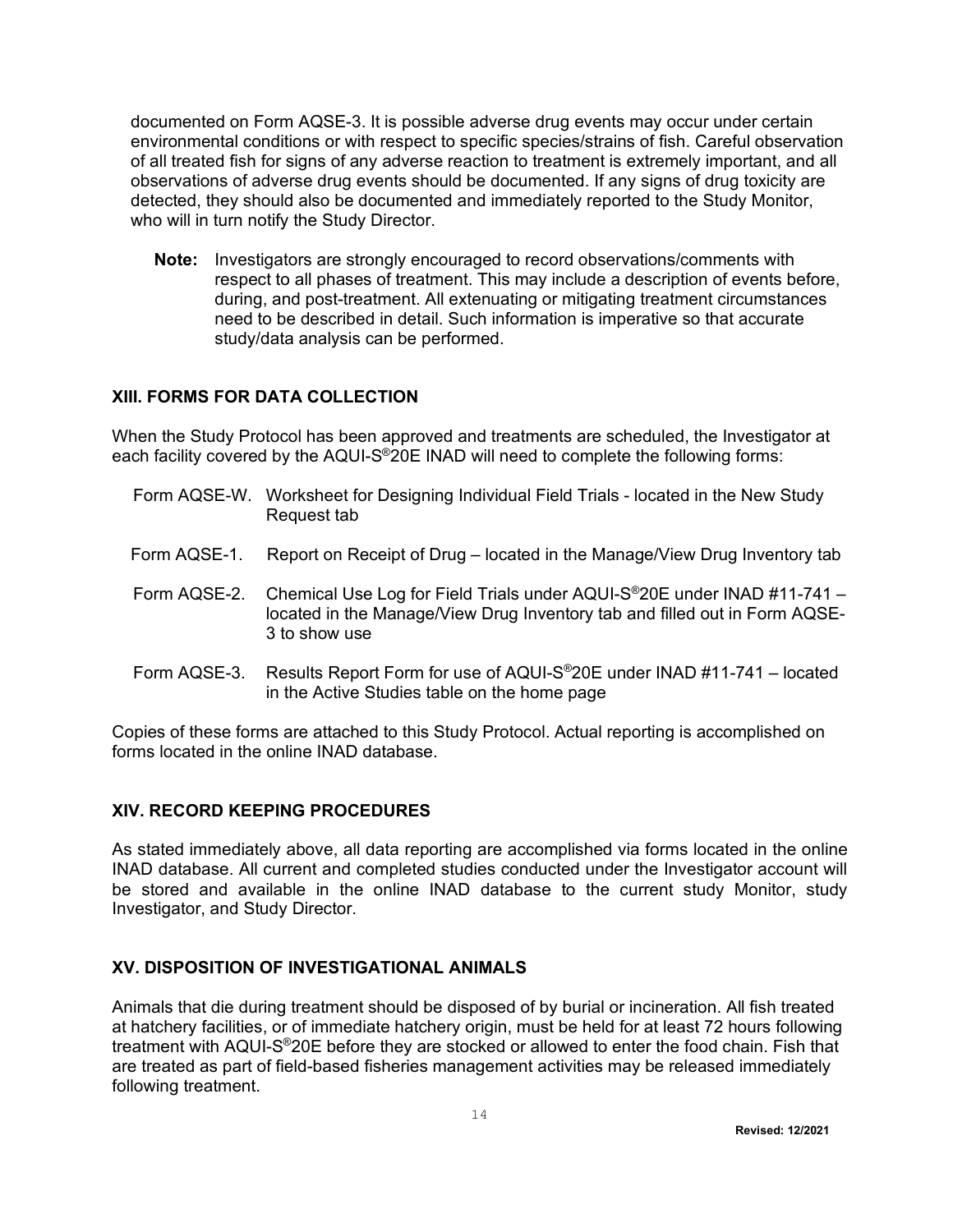No withdrawal period will be required for fish that will not be catchable for 72 or more hours after release or are illegal for harvest during that 72 hour period. No withdrawal period shall be required for dead fish that will be buried or rendered into non-edible products. Note: Euthanized fish must not be sent to slaughter, made available for food, or returned to a water source as streambank enhancement.

For treatments where other drugs may be used at the same time as AQUI-S®20E then the longest withdrawal period must be followed.

The Investigator must record the disposition of all treated fish on Form AQSE-3.

#### <span id="page-14-0"></span>**XVI. DISPOSITION OF INVESTIGATIONAL DRUG**

AQUI-S®20E will be used only in the manner and by the individuals specified in the Study Protocol. If any unused or outdated AQUI-S®20E remains at the end of the study period, Investigators should contact Study Monitors for instructions regarding drug disposal. Drug disposal information is available in the Safety Data Sheet (SDS) located in Appendix IV of this protocol. Disposition of all AQUI-S®20E must be properly recorded and accounted for on the Chemical Use Log (Form AQSE-2). The Study Monitor will be responsible for verifying the quantity of AQUI-S®20E remaining on hand versus the amount indicated on Form AQSE-2. The investigational drug may not be redistributed to others not specified by the protocol and should not be retained by the Investigator after completion of the study (note: unless AQUI-S®20E is planned for use in another approved field trial, and planned usage is within the storage guidelines established by the manufacturer).

#### **XVII. DATA HANDLING, QUALITY CONTROL, MONITORING, ADMINISTRATIVE RESPONSIBILITIES**

<span id="page-14-1"></span>A. Drug distribution

See Section VII.A.6. Accountability for information and details.

B. Study Monitors

The Study Monitors are generally fish health professionals with experience in diagnosing and treating fish diseases. A Study Monitor will be selected by each facility that is authorized to treat fish with AQUI-S®20E under this INAD. A list of Study Monitors, along with addresses and phone numbers, can be found in Appendix II. The Study Monitors are responsible for supervision of the trials, adherence of the Investigator to the Study Protocol, and inspection of the site.

#### C. Special equipment and materials

Most of the equipment and materials required for this study (with the exception of the AQUI-S®20E itself) are already available at each participating facility. The use of anesthetics to aid in the handling of fish is a common occurrence at most fish hatcheries and in many fisheries management programs. Fish hatchery managers and fisheries managers (i.e., Investigators) are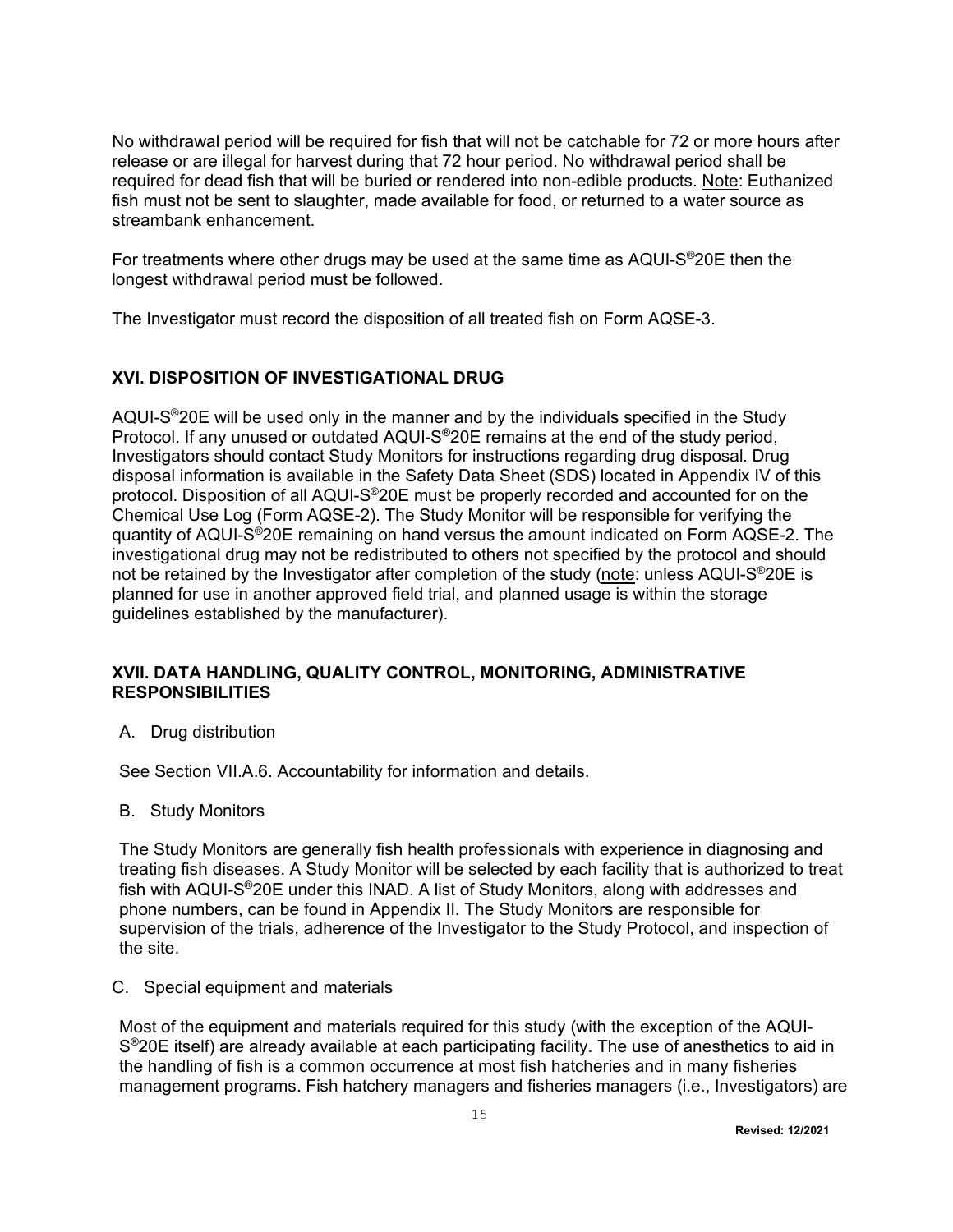well trained and well equipped to supervise these procedures (see Appendix IIIb). If any additional equipment or materials are required, they will be provided by the Study Monitors (See Section VII.B. Items needed for sample collection, observations, etc..,).

#### D. Administrator of the drug

AQUI-S®20E will be administered directly by the assigned Investigator (fish hatchery manager or fisheries manager) or under the Investigator's direct supervision (see Appendix IIIa for names). AQUI-S®20E will be maintained in a secure location, and only the Investigator or a person under his/her direct supervision will have access.

E. Drug accountability records

See protocol Section VII.A.6. Accountability for details and the following forms will be used as guides for data collection: Form AQSE-W, Form AQSE-1, Form AQSE-2, and Form AQSE-3.

#### F. Recording observations

The Investigator or a person under his/her direct supervision will be responsible for implementing the Study Protocol, making observations, collecting samples, and recording data during the clinical field trials. After the data have been collected and recorded on the forms, the Investigator will send the data to the Study Monitor who will ensure that all required information is provided. The Study Monitors will in turn send the data to the Study Director. The Study Director will analyze and summarize the data and prepare summary reports that will be submitted to the FDA. **Note: If the Study Monitor does not think all required information has been provided, or forms have not been satisfactorily completed, he/she should contact the Investigator and rectify the situation before forwarding the package to the Study Director.**

#### G. Data storage

The Investigator is responsible for complete and accurate data collection, and must complete all required data forms (see protocol Section XIII). The Investigator should forward all completed forms to the Study Monitor for review. Study Monitors should carefully check each set of data for accuracy and completeness. If a form is incomplete or inaccurate, it should be returned to the Investigator. If a form is complete and accurate, it should be forwarded to the Study Director at the AADAP Office. **Note:** data that is entered through the online INAD database will be archived in the database. These archived forms will be available as long as the study participant accounts remain open.

#### <span id="page-15-0"></span>**XVIII. PLANS FOR DATA ANALYSIS**

Data analysis will be completed by the Study Director located at the AADAP Office. Data from the treatment year will be summarized through tabulation and appropriate statistical analysis. INAD reports will be prepared and submitted to the FDA as required. This submission may include a request for an extension of the INAD based on the data collected during that year. When sufficient data are collected, the entire INAD data set will be summarized in a final report for submission to support a full NADA.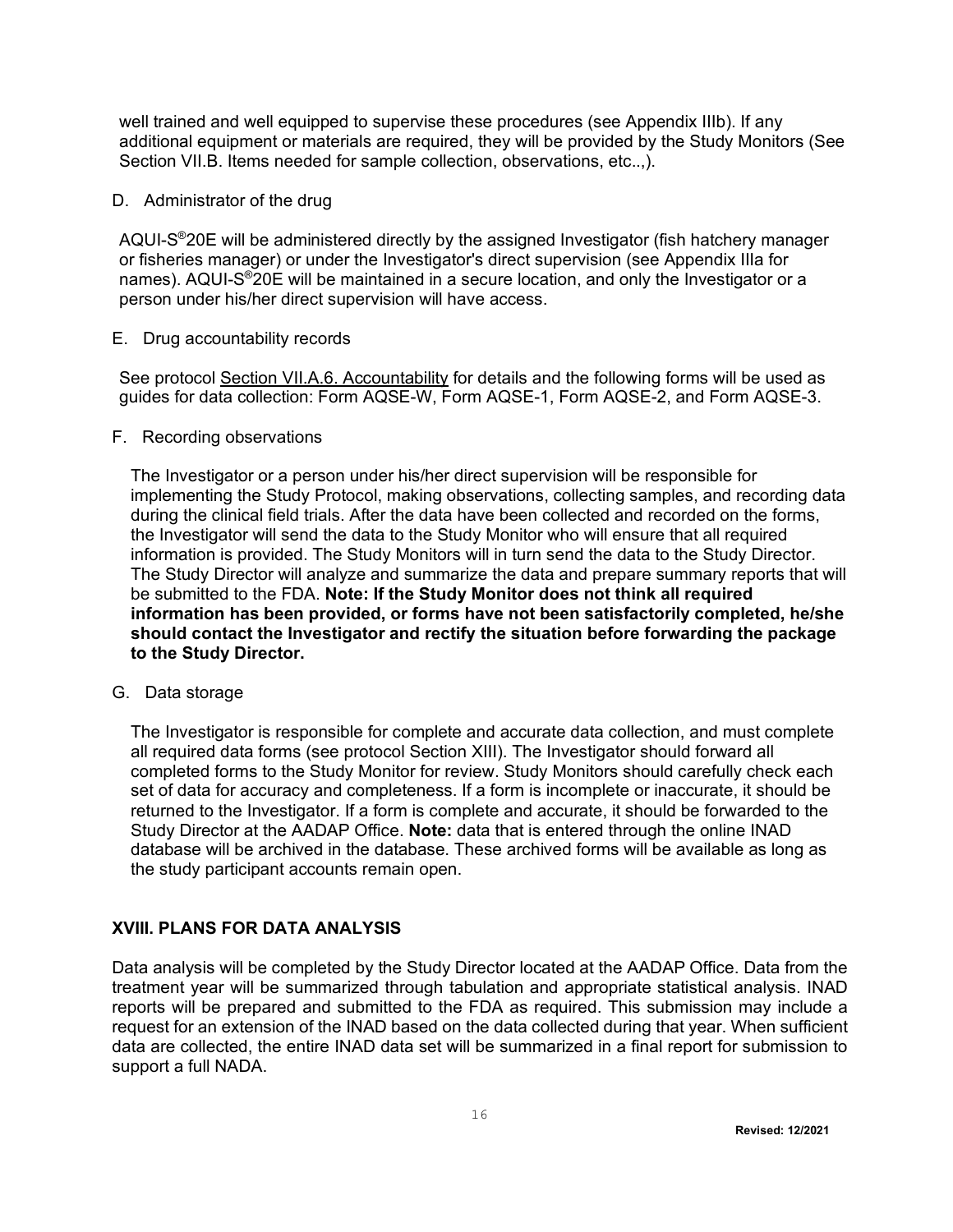#### <span id="page-16-0"></span>**XIX. PROTOCOL AND PROTOCOL AMENDMENTS**

A signed copy of the Study Protocol must be retained by each Investigator. At any time before the study begins, desired changes in the Study Protocol should be brought to the attention of the Study Director. The desired changes will be fully described in the form of an amendment along with the reason for the change. The amendment will be signed by the Sponsor (or its representative) and forwarded to FDA for review. **The requested changes cannot occur until FDA concurrence has been received**. Copies of the signed amendment will be attached to each copy of the Study Protocol. **Investigators will be liable for non-compliance violation if drugs are used without a Study Protocol or differently than specified in the Study Protocol, if forms are not filed on time, or if the study data are not properly collected, maintained, and reported.** The Study Monitor is responsible for ensuring that all INAD procedures are being followed as defined by the Study Protocol.

#### <span id="page-16-1"></span>**XX. PROTOCOL DEVIATIONS**

Deviations from the established Study Protocol occasionally cannot be avoided. If deviations occur, the Study Monitor should be contacted immediately for advice. **Protocol deviations should be fully documented and should be accompanied by a written explanation of what happened, why, and what steps were taken to mitigate the deviation.** Deviation statements should be signed and dated. These statements should be forwarded to the Study Monitor along with Form AQSE-3, and ultimately be submitted to the Study Director

Please note, if there are any deviations to the below dosing recommendations then a justification is needed in Form AQSE-3. Treatment dose and duration recommendation for freshwater or saltwater finfish for the handleable stage:

**Option A**: Handleable stage for salmonids is between 25 – 40 mg/L; sedation time no longer than 5 minutes; and recovery time less than 20 minutes. If treatment dose, sedation, or recovery times are not in the recommended range then a deviation reason must be provided in Form AQSE-3.

**Option B**: Handleable stage for non-salmonids is between 40 – 100 mg/L; sedation time no longer than 5 minutes; and recovery time less than 20 minutes. If treatment dose, sedation, or recovery times are not in the recommended range then a deviation reason must be provided in Form AQSE-3.

#### <span id="page-16-2"></span>**XXI: E.O. 13891**

The contents of this document do not have the force and effect of law and are not meant to bind the public in any way. This document is intended only to provide clarity to the public regarding existing requirements under the law or agency policies.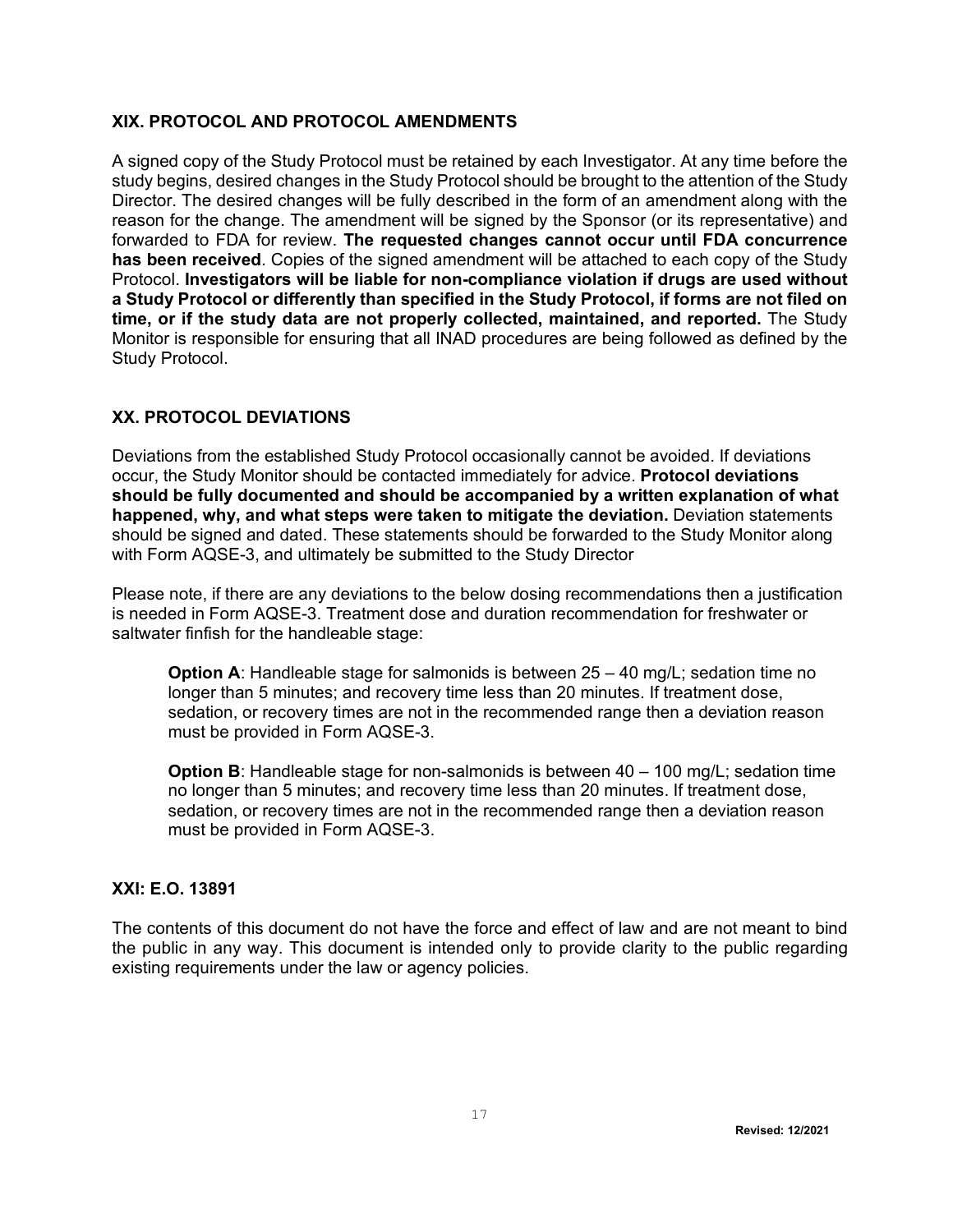#### <span id="page-17-0"></span>**References**

Summerfelt, R.C. and L.S. Smith. 1990. Anesthesia, surgery, and related techniques. In: Methods for Fish Biology. C.B. Schreck and P.B. Boyle editors. American Fisheries Society. Bethesda, Maryland. pp. 213-272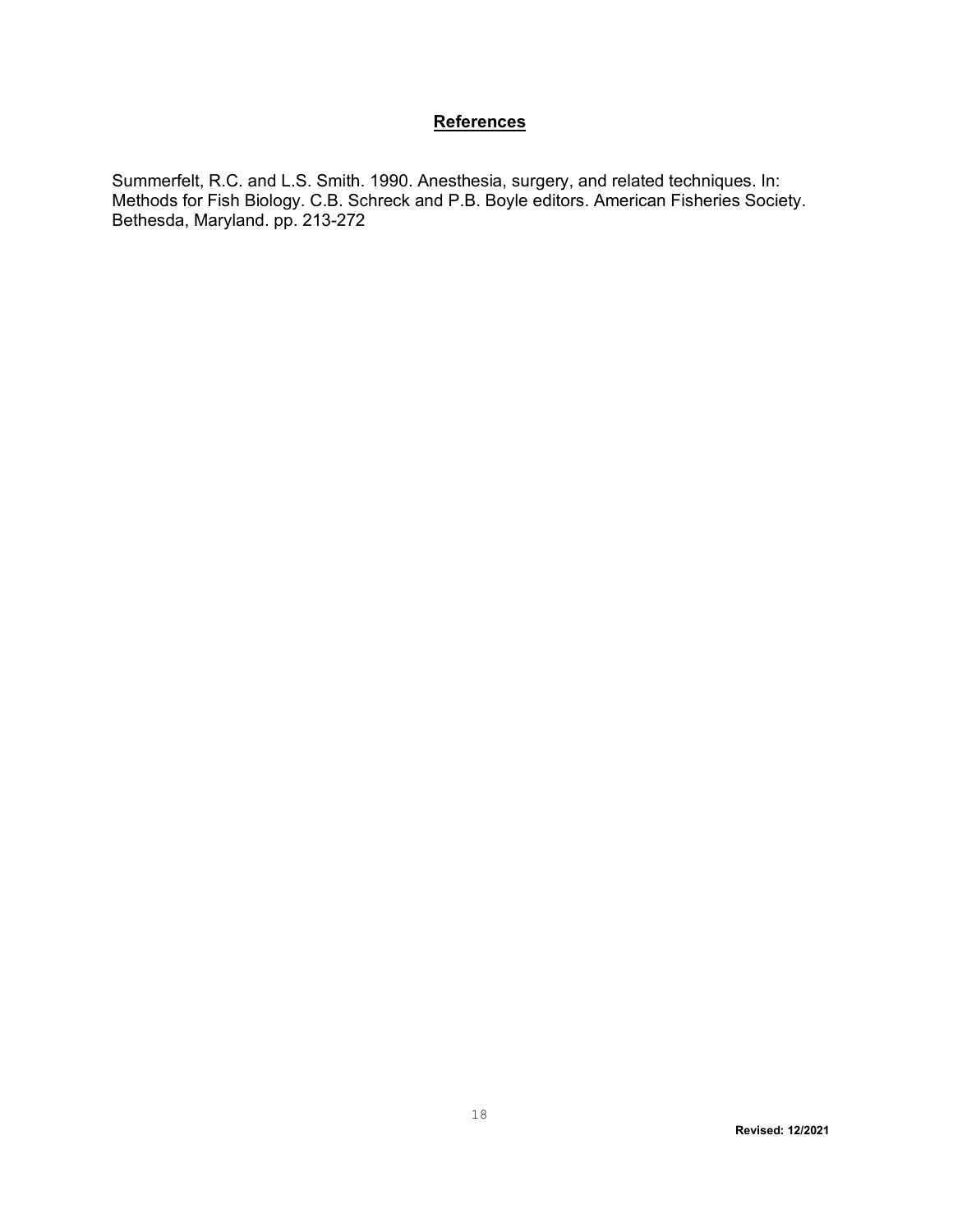## <span id="page-18-0"></span>**Appendix I. Sponsor Contact Information for Aqui-S**® **20E INAD #11-741**

| <b>Sponsor:</b> | Dr. Marilyn Blair, U.S. Fish and Wildlife Service, Aquatic Animal Drug |
|-----------------|------------------------------------------------------------------------|
|                 | Approval Partnership (AADAP) Program                                   |
|                 |                                                                        |
|                 | Phone: (406) 994-9904                                                  |
|                 | Fax: (406) 582-0242                                                    |
|                 | Email: marilyn j blair@fws.gov                                         |
|                 |                                                                        |

- **Sponsor Address:** 4050 Bridger Canyon Road, Bozeman, MT 59715
- **Study Director:** Ms. Bonnie Johnson Aquatic Animal Drug Approval Partnership (AADAP) Program Phone: (406) 994-9905 Fax: (406) 582-0242 Email: bonnie johnson@fws.gov

## **Principal Clinical Field**

**Trial Coordinator:** Ms. Paige Maskill Aquatic Animal Drug Approval Partnership (AADAP) Program Phone: (406) 994-9911 Fax: (406) 582-0242 Email: [paige\\_maskill@fws.gov](mailto:paige_maskill@fws.gov)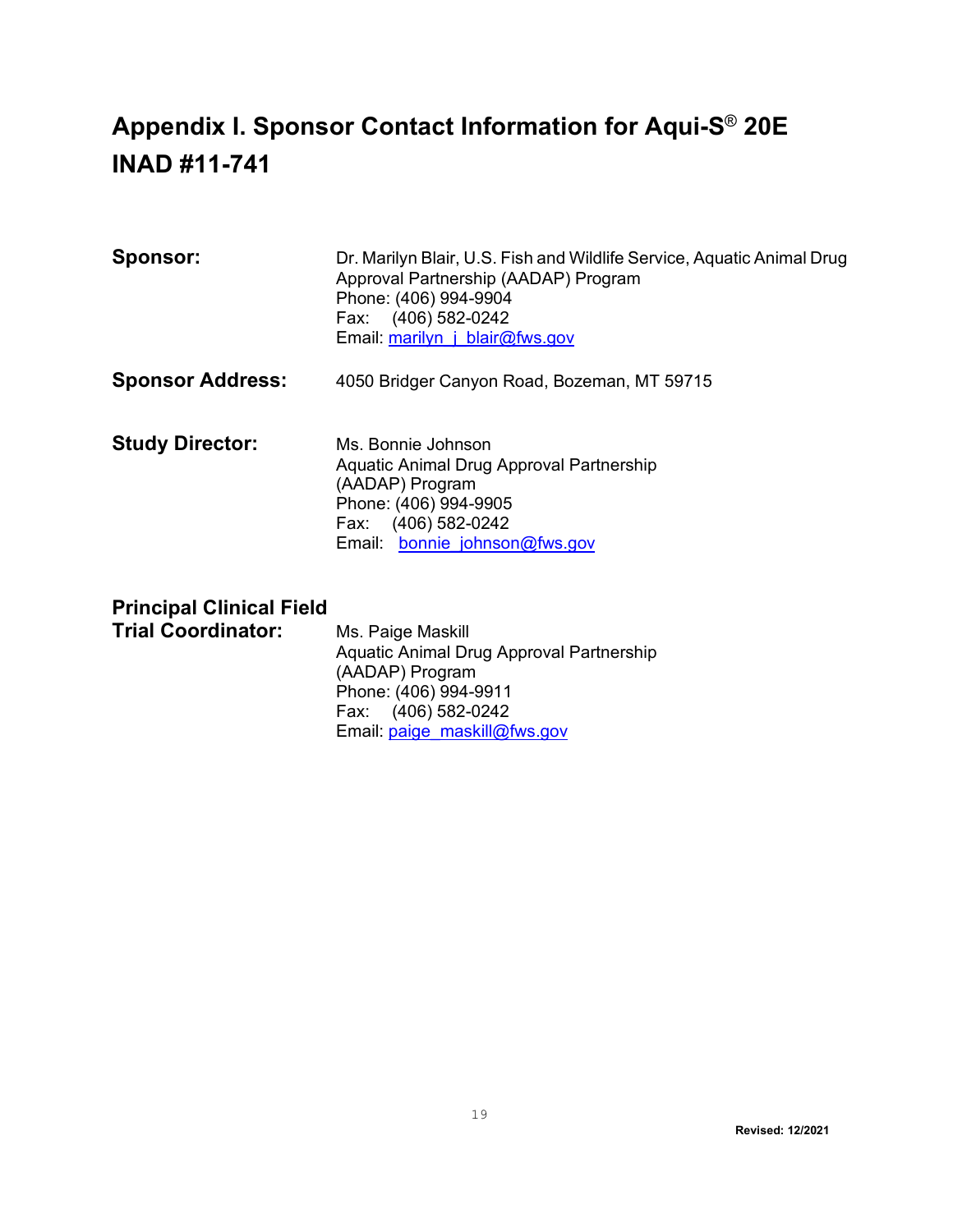# <span id="page-19-0"></span>**Appendix II. Study Monitors for Aqui-S**® **20E INAD #11-741**

**Note:** This information will be provided directly to CVM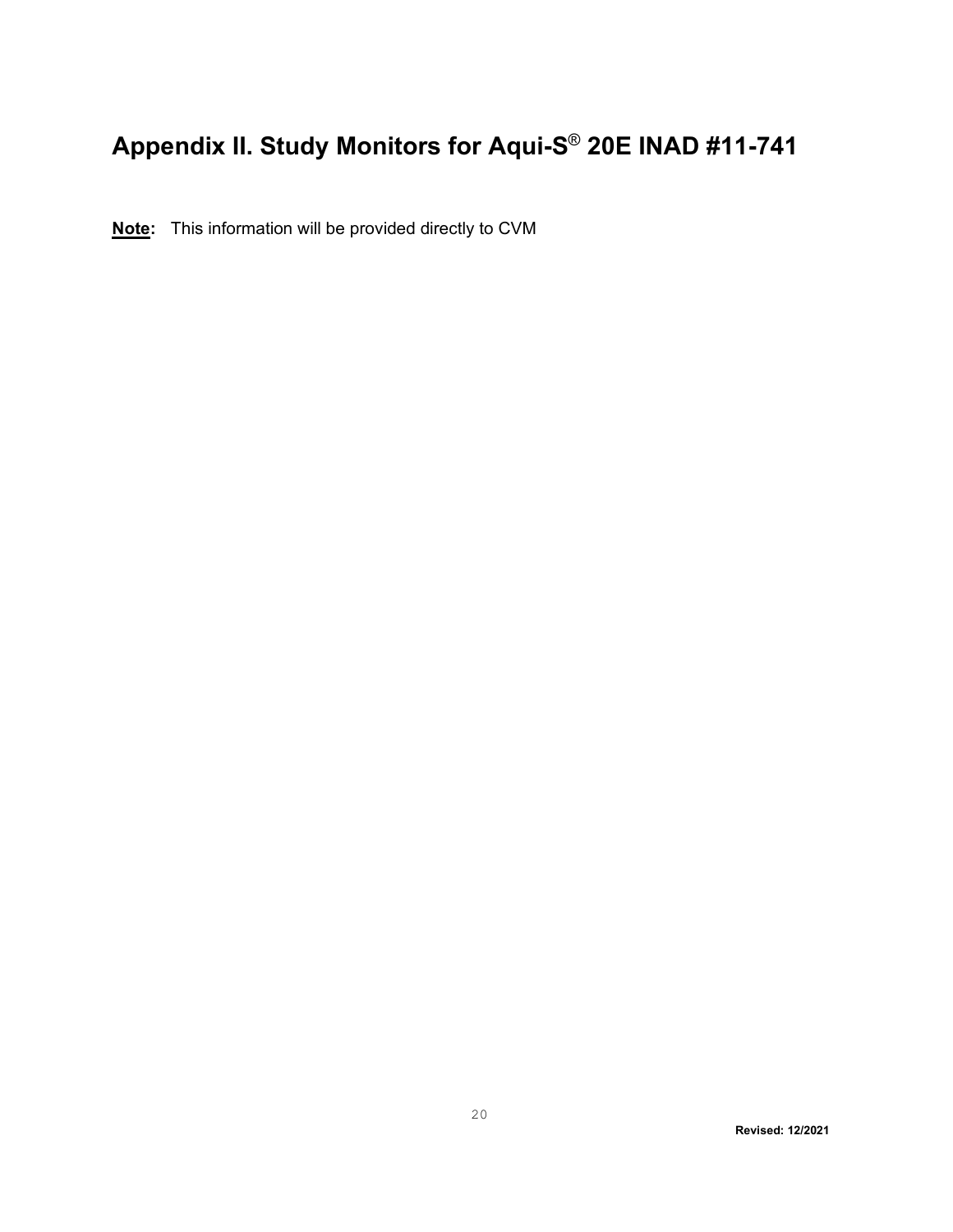## <span id="page-20-0"></span>**Appendix IIIa. Facilities and Names of Investigators Participating under Aqui-S**® **20E INAD #11-741**

**Note:** This information will be provided directly to CVM and Merck Animal Health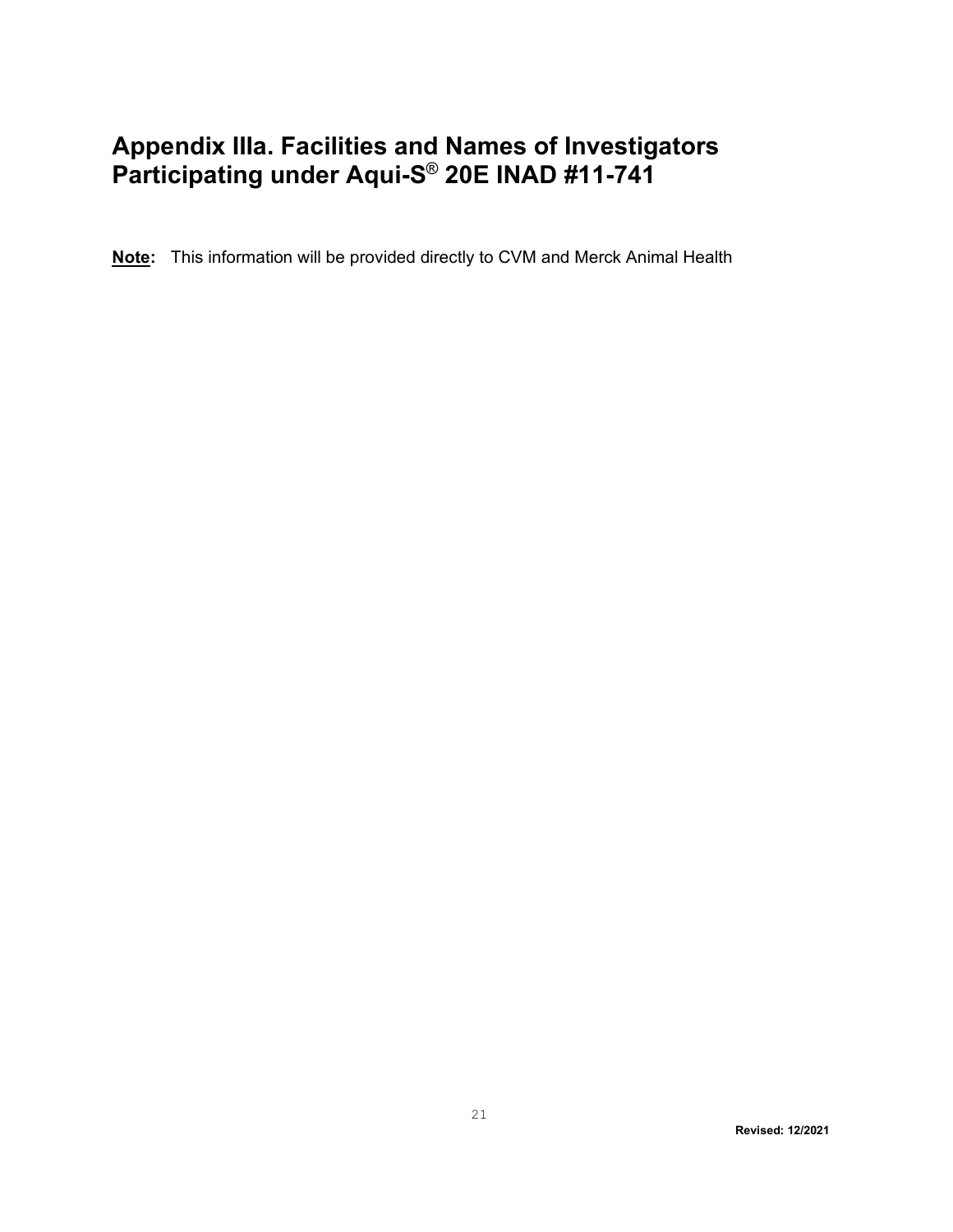## <span id="page-21-0"></span>**Appendix IIIb. Sample of Knowledge Required for Position of Hatchery Manager (i.e., Investigators)**

Professional knowledge of all facets of fishery biology as well as the ability to apply new scientific findings, developments, and advances toward the resolution of critical propagation problems involving the rearing a variety of fish species under a variety of water quality conditions, water temperatures, water chemistry, etc.

Knowledge of general bacteriology, parasitology, and water chemistry sufficient to treat fish for various diseases.

Skill in interpreting biological observations and ability to draw sound conclusions from available data.

Skill in developing and coordinating available resources to ensure effective management and utilization of manpower, equipment, and funds relative to established priorities and needs.

Skill in coordination of sometimes divergent resource issues to obtain common objectives, including interaction with other Federal, State, Tribal, and private agencies/facilities.

Knowledge of and skill in the use of effective management and supervisory techniques to provide support, guidance, and motivation to hatchery staff.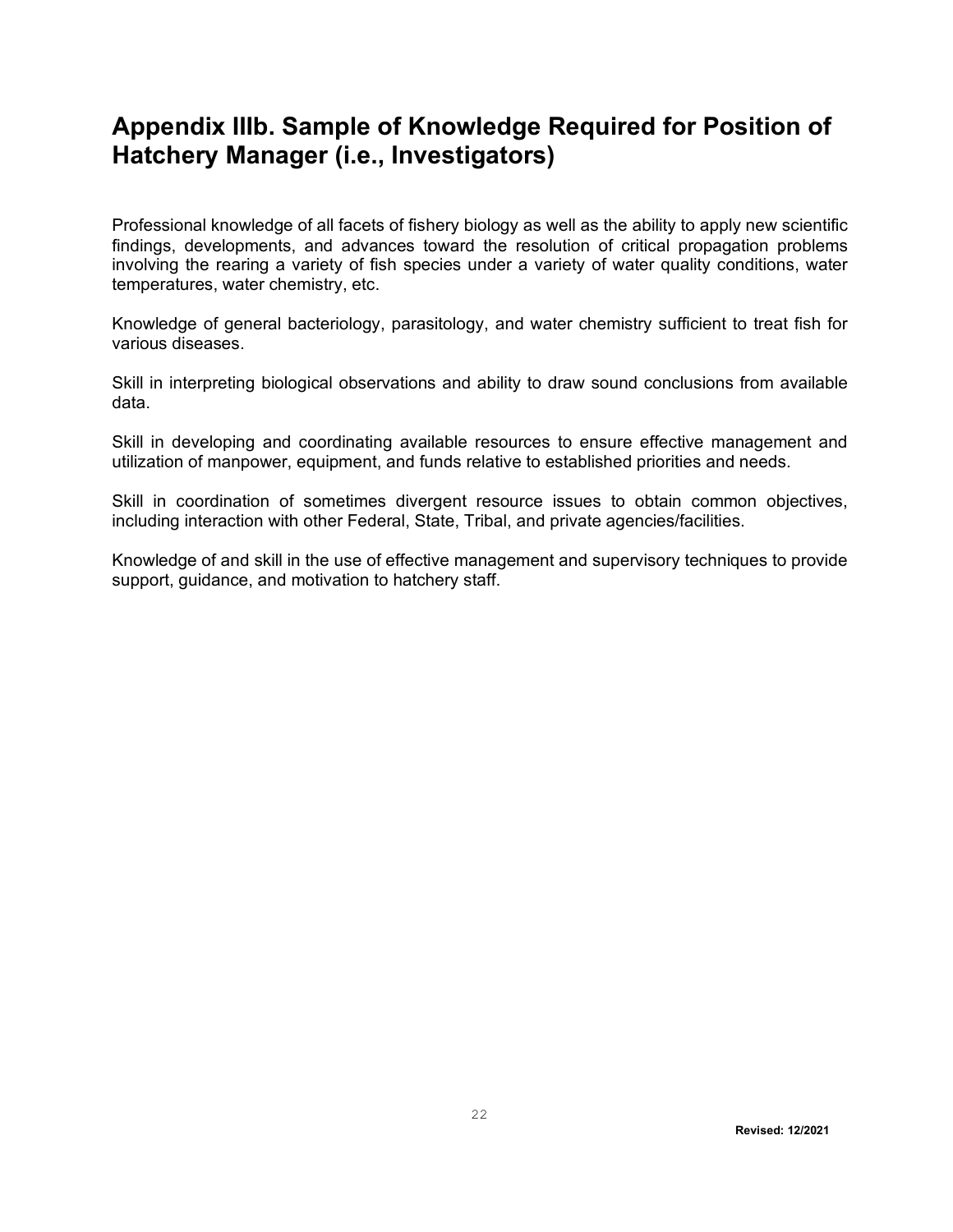## <span id="page-22-0"></span>**Appendix IV. Safety Data Sheet (SDS) for Aqui-S**® **20E INAD #11-741**

The SDS for Aqui-S 20E(eugenol) can be found at the drug sponsors website <u>https://www.aqui-</u> [s.com/products/aqui-s-20e](https://www.aqui-s.com/products/aqui-s-20e)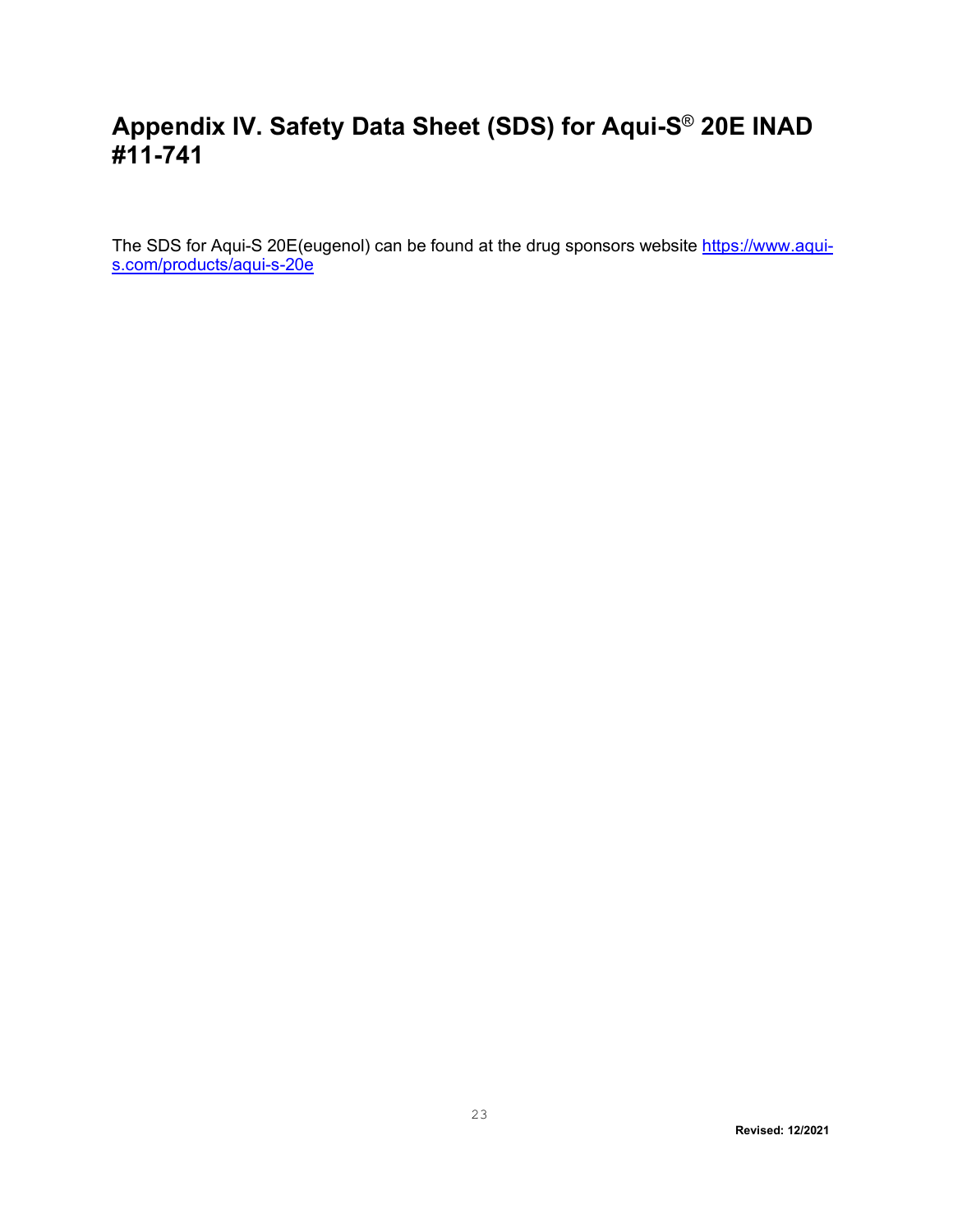## <span id="page-23-0"></span>**Appendix V. Investigational Label for Aqui-S**® **20E INAD #11- 741**

1. Investigational label for tests in vitro and in laboratory research animals [511.1(a)]:

"Caution. Contains a new animal drug for investigational use only in laboratory animals or for tests in vitro. Not for use in humans."

2. Investigational label for use in clinical field trials [511.1(b)]:

"Caution. Contains a new animal drug for use only in investigational animals in clinical field trials. Not for use in humans. Edible products of investigational animals are not to be used for food unless authorization has been granted by the U.S. Food and Drug Administration or by the U.S. Department of Agriculture."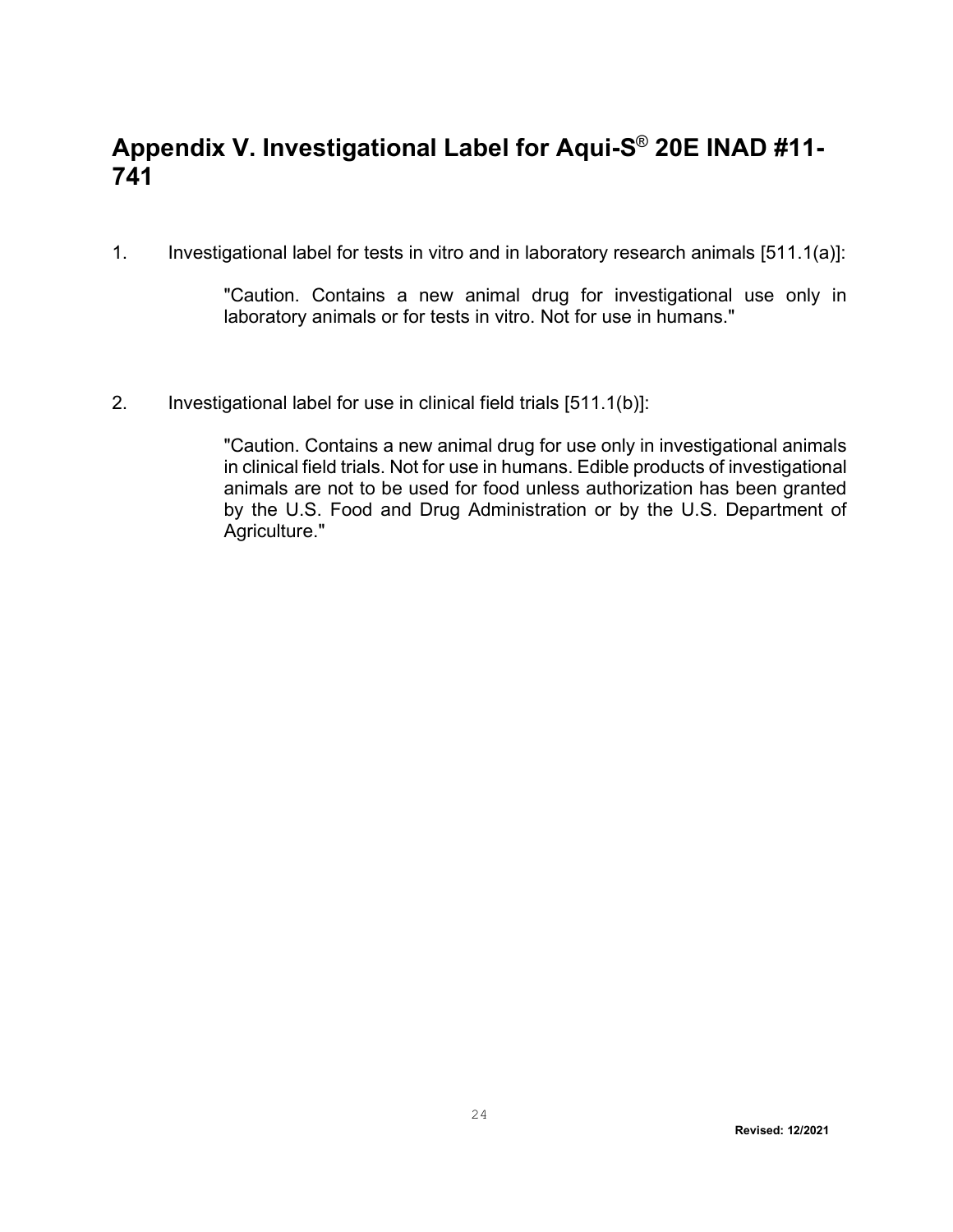## <span id="page-24-0"></span>**Appendix VIa. Fish Species Treated under Aqui-S**® **20E INAD #11-741**

All Freshwater-reared finfish Freshwater prawn All saltwater-reared finfish **Sharks**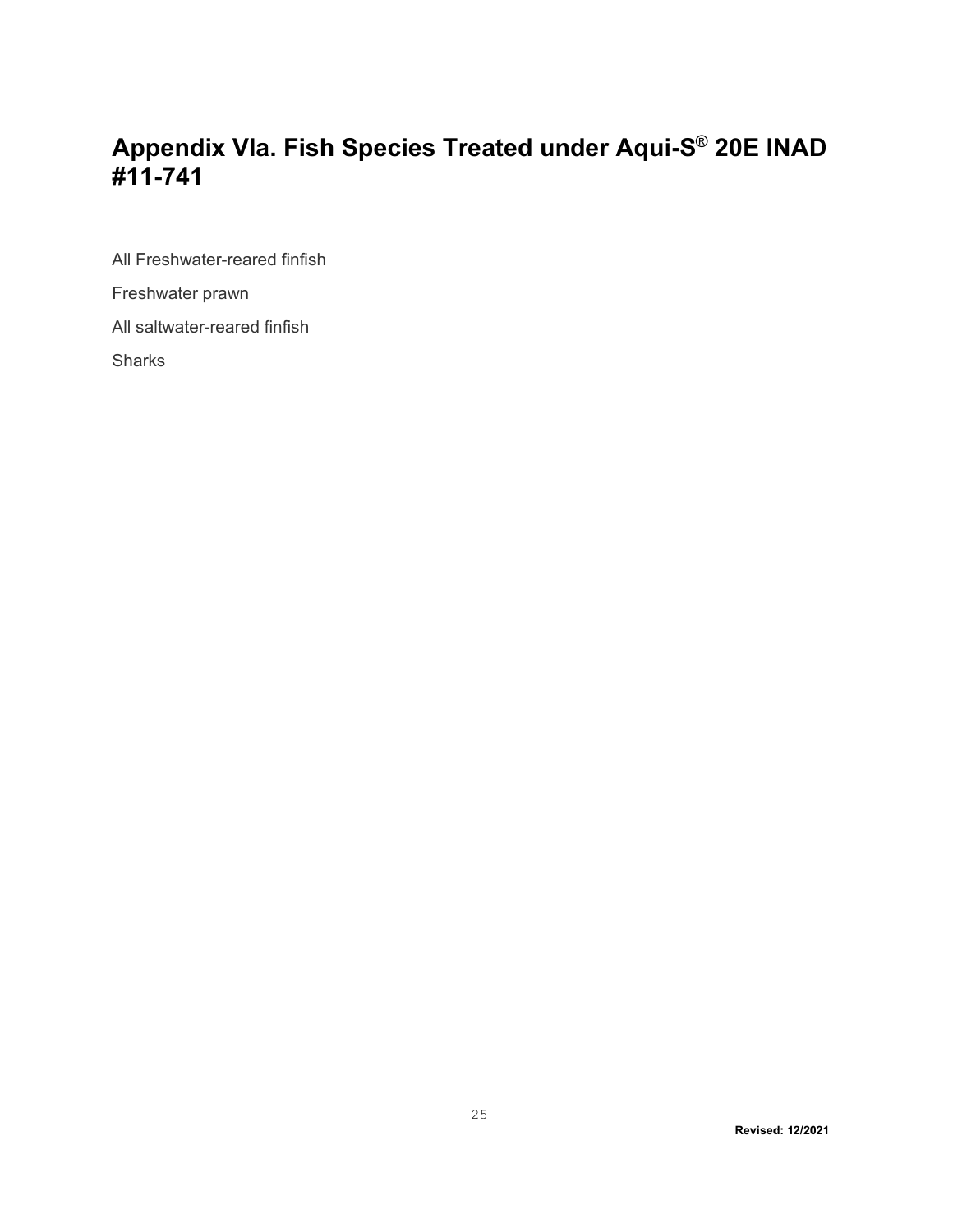## <span id="page-25-0"></span>**Appendix VIb. Table of Facilities and Fish Stocks Treated under Aqui-S**® **20E INAD #11-741**

**Note:** This information will be provided directly to CVM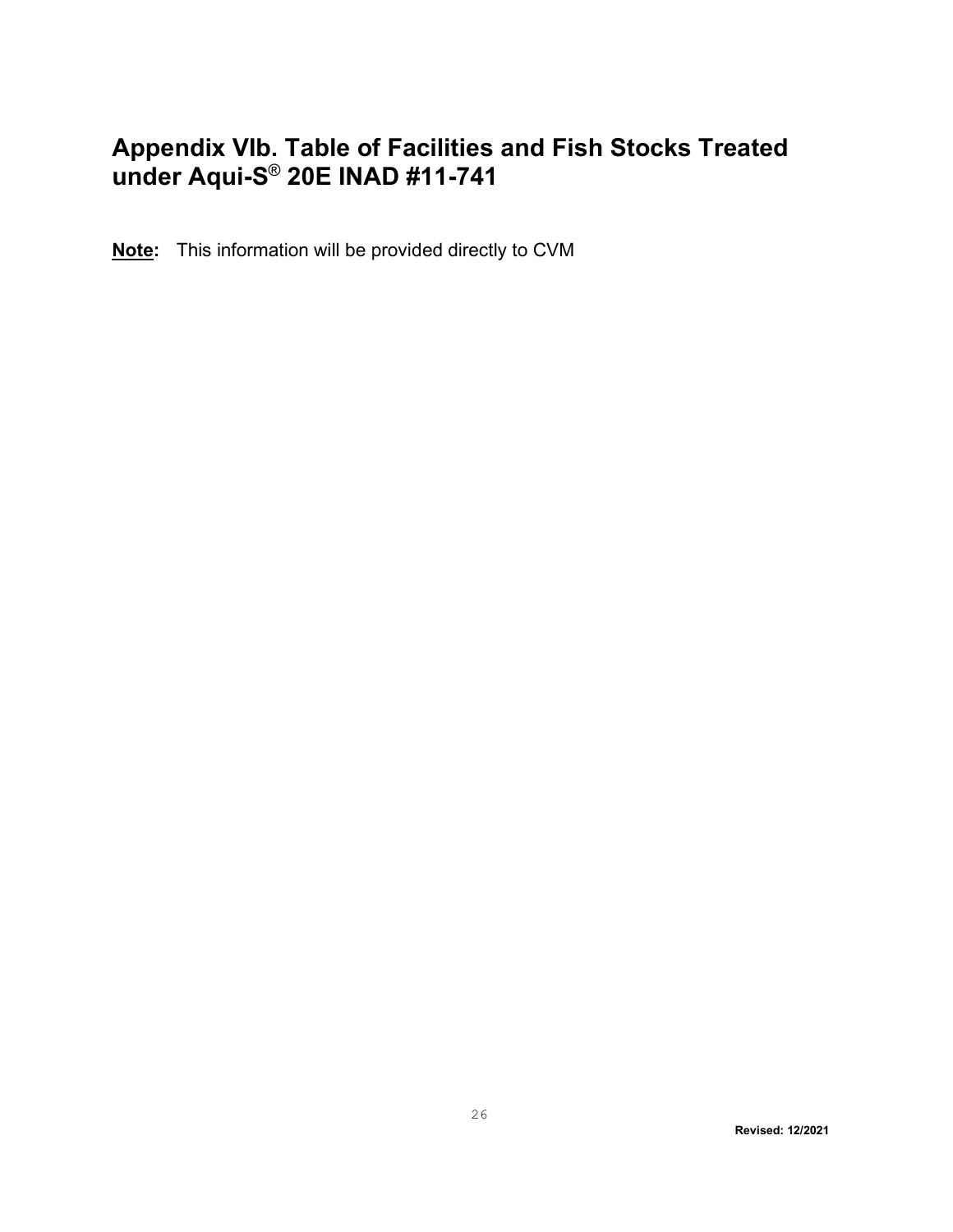## **All data must be entered through the online INAD database:**

<span id="page-26-0"></span>The following forms are to be used as a guide for collecting data that will be entered into the **online INAD** d**atabase**. Any paper forms that are submitted to AADAP will be sent back to the study participants.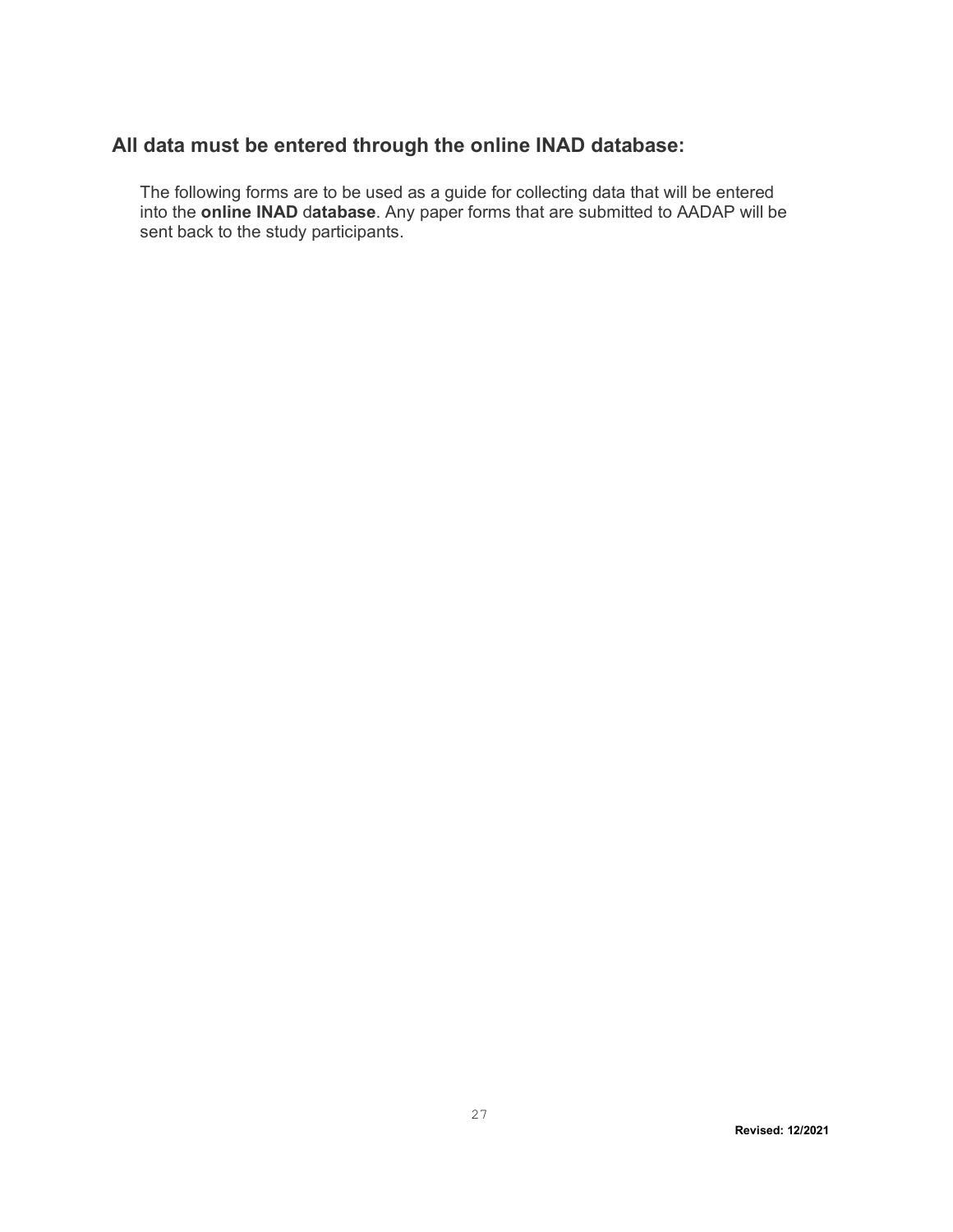### <span id="page-27-0"></span>**Form AQSE-W: Worksheet for Designing Individual Field Trials under AQUI-S® 20E INAD 11-741**

#### **INSTRUCTIONS**

- 1. Investigator must fill out Form AQSE-W for each trial conducted under this INAD **before** actual use of AQUI-S® 20E. The Investigator is responsible that Form AQSE-W is completed accurately.
- 2. Investigator should forward a copy of AQSE-W to the Study Monitor for review.
- 3. After review, the Study Monitor should forward a copy to the AADAP Office for review and assignment of the Study Number.

### **SITE INFORMATION**

| Facility     |                                           |     |  |
|--------------|-------------------------------------------|-----|--|
| Address      |                                           |     |  |
|              |                                           |     |  |
| Investigator |                                           |     |  |
|              | Reporting Individual (if not Investigator |     |  |
| Phone        |                                           | Fax |  |

## **FISH CULTURE AND DRUG TREATMENT INFORMATION**

|                                                                                  | Fish species           |                                                           |  |
|----------------------------------------------------------------------------------|------------------------|-----------------------------------------------------------|--|
|                                                                                  | Number of treated fish |                                                           |  |
| Average fish weight (gm)                                                         |                        | Average fish length (in)                                  |  |
| Estimated total weight of fish treated (lbs)                                     |                        |                                                           |  |
| Intended level of anesthesia (Handleable - H; Anesthetized - AN; Euthanized - E) |                        |                                                           |  |
| Intended dosage (mg/L eugenol) -<br>$\leq 100$ mg/L                              |                        | Planned duration of treatment<br>$(minutes) - 15 minutes$ |  |
| Estimated total amount of AQUI-S® 20E needed for proposed<br>treatment (ml)      |                        |                                                           |  |
| Anticipated date treatment will be initiated                                     |                        |                                                           |  |
| AQUI-S <sup>®</sup> 20E manufacturer<br><b>AQUI-S New</b><br>Zealand, Ltd.       |                        | AQUI-S <sup>®</sup> 20E lot number                        |  |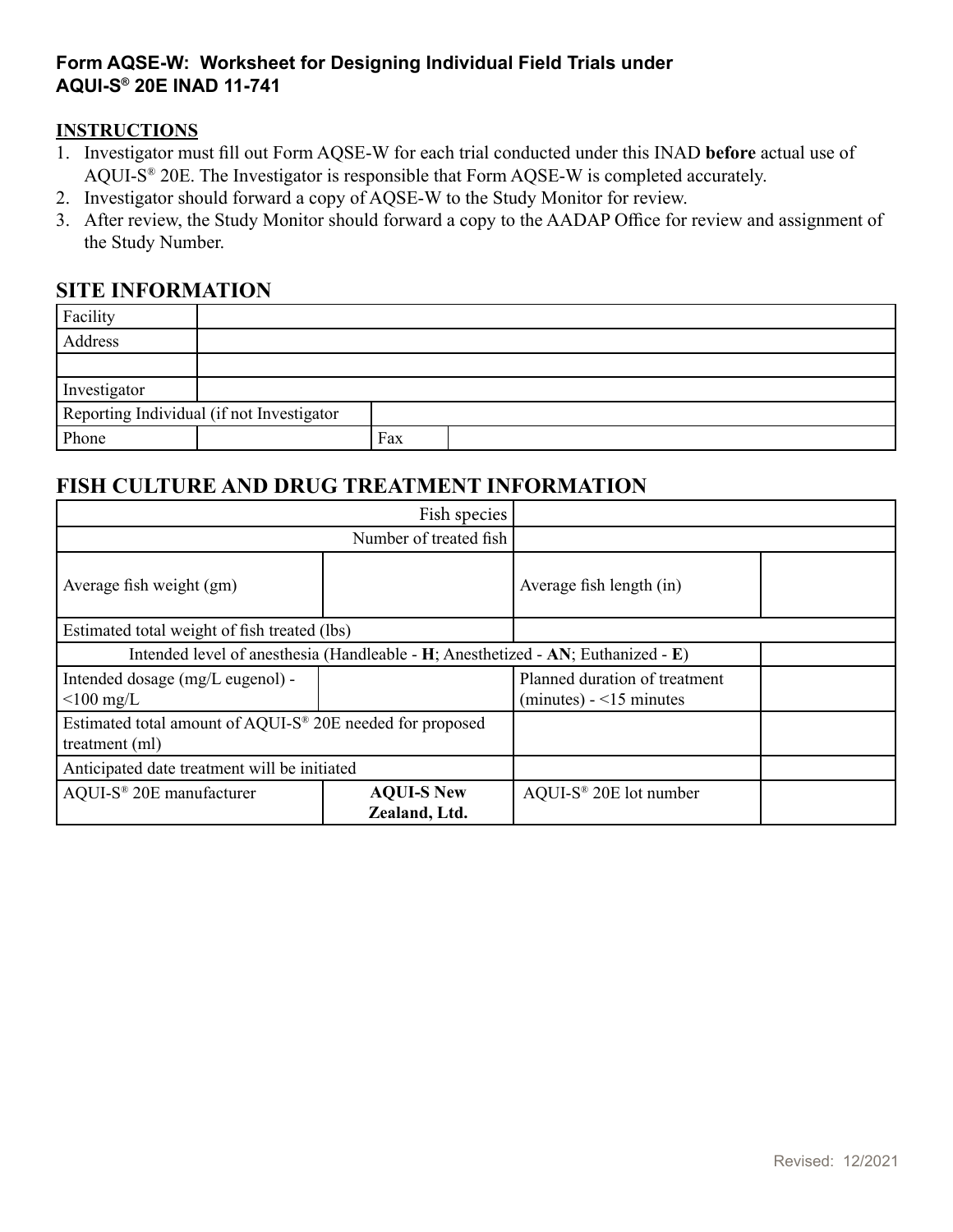**STUDY DESIGN:** Provide a brief description of your planned study. The description should include the reason you feel fish should be treated, the treatment dates, the number of fish that will be treated, and if the fish are a threatened or endangered species.

Study designed by;

## **DISPOSITION OF TREATED FISH** (Human Food Safety Considerations)**:**

Estimated time (days, months) from last treatment day to first possible harvest for human consumption

 Note: Euthanized fish must not be sent to slaughter or be otherwise available for food. If another drug is used during the Aqui-S® 20E treatment then the longest withdrawal period must be followed.



 Investigator should initial here to indicate awareness that fish disposition must be in compliance with FDA-mandated withdrawal times as described in the Study Protocol.

## **WORKER SAFETY CONSIDERATIONS:**



Investigator should initial here to indicate that all personnel handling the drug have read the Safety Data Sheet for AQUI-S® 20E and have been provided protective equipment, in good working condition, as described in the SDS.

**Date Prepared: \_\_\_\_\_\_\_\_\_\_\_\_\_\_\_ Investigator: \_\_\_\_\_\_\_\_\_\_\_\_\_\_\_\_\_\_\_\_\_\_\_\_\_\_\_\_\_\_\_\_\_\_**

**Date Reviewed: \_\_\_\_\_\_\_\_\_\_\_\_\_\_\_ Study Monitor: \_\_\_\_\_\_\_\_\_\_\_\_\_\_\_\_\_\_\_\_\_\_\_\_\_\_\_\_\_\_\_\_\_**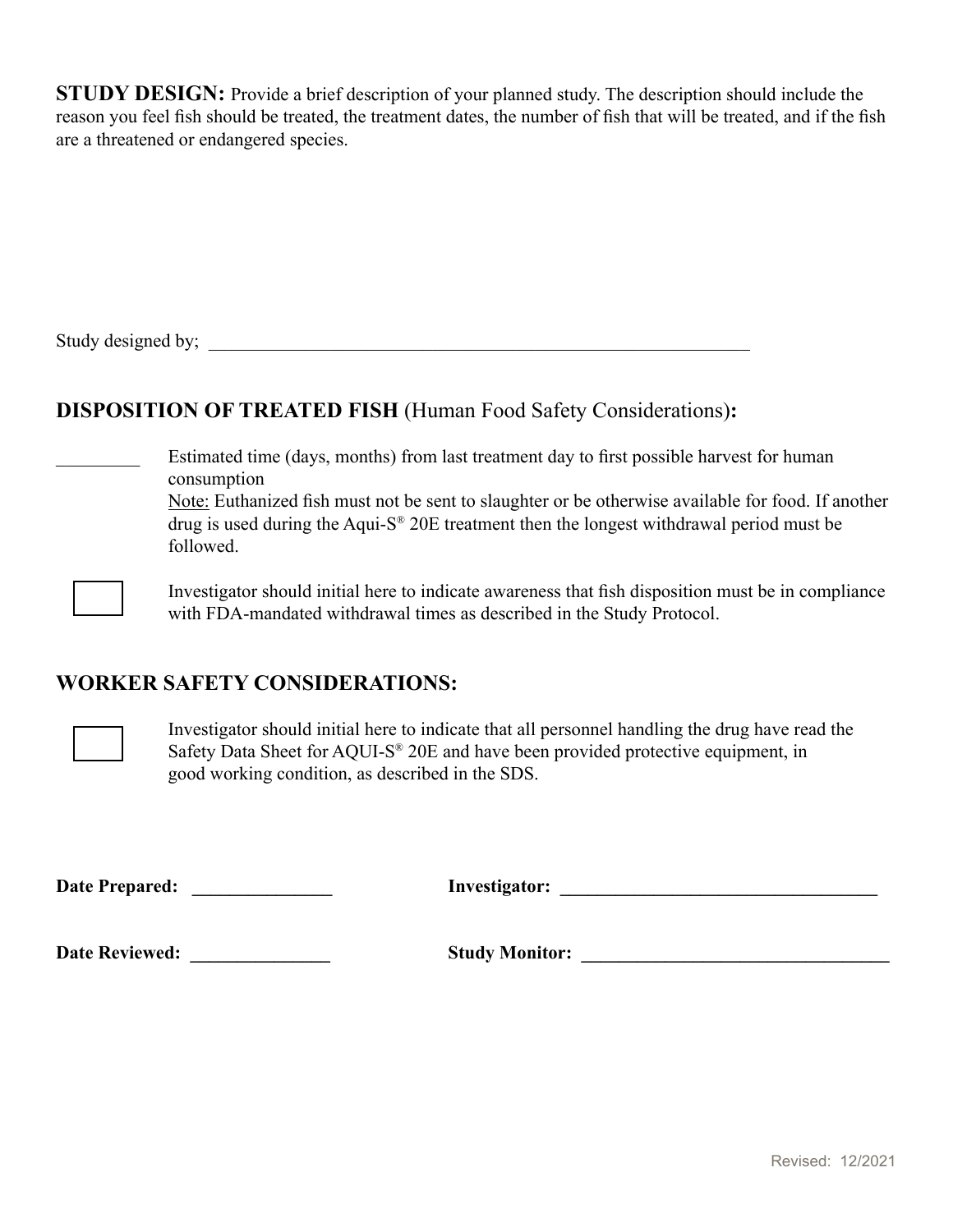### <span id="page-29-0"></span>**FORM AQSE-1.Report on Receipt of Drug - Guide for Reporting Investigational New Animal Drug Shipments for Poikilothermic Food Animals**

#### **INSTRUCTIONS**

- 1. Investigator must fill out Form AQSE-1 **immediately** upon receipt of AQUI-S®20E.
- 2. Investigator should forward a copy of Form AQUI-S®20E to the Study Director at the AADAP Office.

#### *The sponsor, U.S. Fish and Wildlife Service, submits a notice of claimed investigational exemption for the shipment or delivery of a new animal drug under the provisions of Section 512 of the Federal Food, Drug, and Cosmetics Act.*

| Name of Drug                                           | $AQUI-S®$<br><b>20E</b>                                                                                                                                                                                                                                                                    | <b>INAD Number</b>                                     | 11-741 |  |
|--------------------------------------------------------|--------------------------------------------------------------------------------------------------------------------------------------------------------------------------------------------------------------------------------------------------------------------------------------------|--------------------------------------------------------|--------|--|
| Proposed Use of Drug                                   |                                                                                                                                                                                                                                                                                            | Sedation/anesthesia in a variety of fish species       |        |  |
| Date of CVM Authorization Letter                       |                                                                                                                                                                                                                                                                                            | March 29, 2018                                         |        |  |
| <b>Date of Drug Receipt</b>                            |                                                                                                                                                                                                                                                                                            | <b>Amount of Drug Received</b>                         |        |  |
| <b>Drug Lot Number</b>                                 |                                                                                                                                                                                                                                                                                            | <b>Trial Number</b>                                    |        |  |
| <b>Name of Investigator</b>                            |                                                                                                                                                                                                                                                                                            |                                                        |        |  |
| <b>Address of Investigator</b>                         |                                                                                                                                                                                                                                                                                            |                                                        |        |  |
| <b>Location of Trial</b>                               |                                                                                                                                                                                                                                                                                            |                                                        |        |  |
| Pivotal Study                                          | Yes                                                                                                                                                                                                                                                                                        | Non-pivotal Study                                      |        |  |
| <b>Approximate Number of Treated</b><br><b>Animals</b> |                                                                                                                                                                                                                                                                                            | <b>Approximate Number of</b><br><b>Control Animals</b> |        |  |
| Number of Animals Used Previously <sup>1</sup>         |                                                                                                                                                                                                                                                                                            |                                                        |        |  |
| <b>Study Protocol Number</b>                           | 11-741                                                                                                                                                                                                                                                                                     |                                                        |        |  |
| Approximate dates of trial (start/end)                 |                                                                                                                                                                                                                                                                                            |                                                        |        |  |
| <b>Species, Size, and Type of Animals</b>              |                                                                                                                                                                                                                                                                                            |                                                        |        |  |
| Maximum daily dose and duration                        | 100 mg/L eugenol for 15 minutes                                                                                                                                                                                                                                                            |                                                        |        |  |
| Methods(s) of Administration                           | Immersion                                                                                                                                                                                                                                                                                  |                                                        |        |  |
| <b>Withdrawal Period</b>                               | Hatchery use $= 72$ hours; Field-based use $=$ no withdrawal (immediate<br>release)<br>Note: Euthanized fish must not be sent to slaughter or be otherwise<br>available for food<br>If another drug is used with Aqui- $S^{\circledast}$ 20E then the longest withdrawal time<br>is needed |                                                        |        |  |

1 To be filled out by the AADAP Office

| <b>Date Prepared:</b> | Investigator:         |
|-----------------------|-----------------------|
| <b>Date Reviewed:</b> | <b>Study Monitor:</b> |
| <b>Date Reviewed:</b> | Sponsor:              |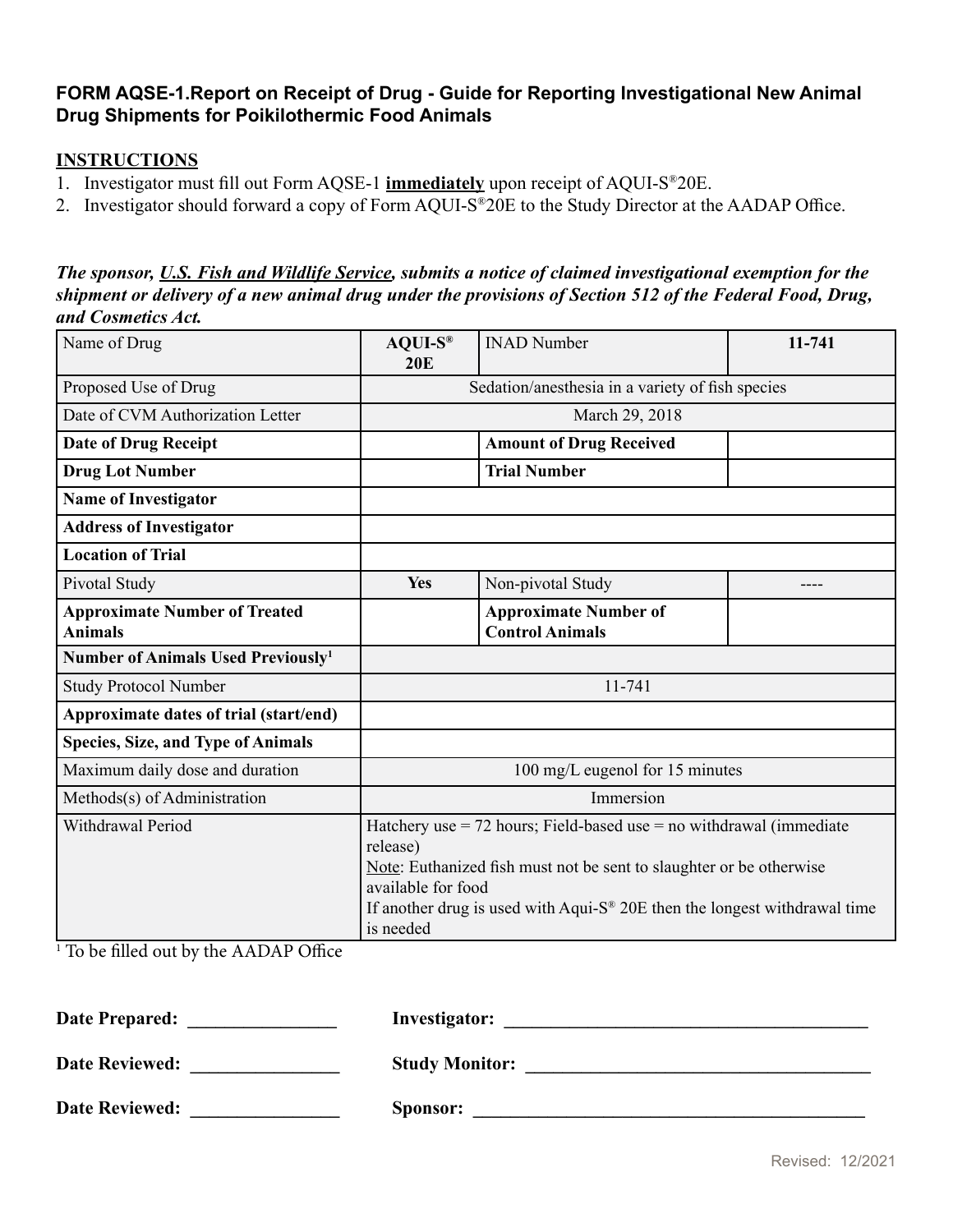## <span id="page-30-0"></span>**Form AQSE-2: Chemical Use Log for Use of AQUI-S®E under INAD 11-741**

#### **INSTRUCTIONS**

- 1. Investigator should initiate a new form AQSE-2 **immediately** upon receipt of each shipment of AQUI-S® 20E.
- 2. Each lot of AQUI-S® 20E may be used for multiple treatment regimens.
- 3. Form AQSE-2 should be updated whenever drug is used, transferred, or discarded.

Qty of AQUI-S® 20E from

previous page (ml) \_\_\_\_\_\_\_\_Facility \_\_\_\_\_\_\_\_\_\_\_\_\_\_\_\_\_\_\_\_\_\_\_\_\_\_\_\_Reporting individual\_\_\_\_\_\_\_\_\_\_\_\_\_\_

| <b>Date</b> | <b>Amount of</b><br>$AQUI-S^*$<br><b>20E</b><br>received<br>(ml) | Lot<br>number of<br>$AQUI-S®$<br><b>20E</b><br>received | <b>Study</b><br><b>Number</b> | Amount<br><b>AQUI-S®</b><br>20E used in<br>treatment<br>(ml) | $AQUI-S^*$<br>20E<br>transferred<br>$(ml)^1$ | <b>AQUI-S®</b><br><b>20E</b><br>discarded<br>(ml) | <b>AQUI-</b><br>$S^*20E$<br>remaining<br>on hand<br>(m <sub>l</sub> ) | Inventory<br>by<br>(initials) |
|-------------|------------------------------------------------------------------|---------------------------------------------------------|-------------------------------|--------------------------------------------------------------|----------------------------------------------|---------------------------------------------------|-----------------------------------------------------------------------|-------------------------------|
|             |                                                                  |                                                         |                               |                                                              |                                              |                                                   |                                                                       |                               |
|             | <b>XXXX</b>                                                      | <b>XXXX</b>                                             |                               |                                                              |                                              |                                                   |                                                                       |                               |
|             | XXXX                                                             | <b>XXXX</b>                                             |                               |                                                              |                                              |                                                   |                                                                       |                               |
|             | <b>XXXX</b>                                                      | <b>XXXX</b>                                             |                               |                                                              |                                              |                                                   |                                                                       |                               |
|             | <b>XXXX</b>                                                      | <b>XXXX</b>                                             |                               |                                                              |                                              |                                                   |                                                                       |                               |
|             | <b>XXXX</b>                                                      | <b>XXXX</b>                                             |                               |                                                              |                                              |                                                   |                                                                       |                               |
|             | <b>XXXX</b>                                                      | <b>XXXX</b>                                             |                               |                                                              |                                              |                                                   |                                                                       |                               |
|             | <b>XXXX</b>                                                      | <b>XXXX</b>                                             |                               |                                                              |                                              |                                                   |                                                                       |                               |
|             | <b>XXXX</b>                                                      | <b>XXXX</b>                                             |                               |                                                              |                                              |                                                   |                                                                       |                               |
|             | <b>XXXX</b>                                                      | <b>XXXX</b>                                             |                               |                                                              |                                              |                                                   |                                                                       |                               |
|             | <b>XXXX</b>                                                      | <b>XXXX</b>                                             |                               |                                                              |                                              |                                                   |                                                                       |                               |
|             | <b>XXXX</b>                                                      | <b>XXXX</b>                                             |                               |                                                              |                                              |                                                   |                                                                       |                               |
|             | <b>XXXX</b>                                                      | <b>XXXX</b>                                             |                               |                                                              |                                              |                                                   |                                                                       |                               |
|             | <b>XXXX</b>                                                      | <b>XXXX</b>                                             |                               |                                                              |                                              |                                                   |                                                                       |                               |
|             | <b>XXXX</b>                                                      | <b>XXXX</b>                                             |                               |                                                              |                                              |                                                   |                                                                       |                               |

<sup>1</sup> Unused AQUI-S<sup>®</sup> 20E that is shipped to another facility participating in AQUI-S<sup>®</sup> 20E INAD 11-741 (Note: AQUI-S<sup>®</sup> 20E can only be shipped to another facility with prior authorization by the AADAP Office).

**Date Prepared: \_\_\_\_\_\_\_\_\_\_\_\_\_\_\_\_ Investigator: \_\_\_\_\_\_\_\_\_\_\_\_\_\_\_\_\_\_\_\_\_\_\_\_\_\_\_\_\_\_\_\_\_\_\_\_\_\_\_\_**

**Date Reviewed: \_\_\_\_\_\_\_\_\_\_\_\_\_\_\_\_ Study Monitor:** \_\_\_\_\_\_\_\_\_\_\_\_\_\_\_\_\_\_\_\_\_\_\_\_\_\_\_\_\_\_\_\_\_\_\_\_\_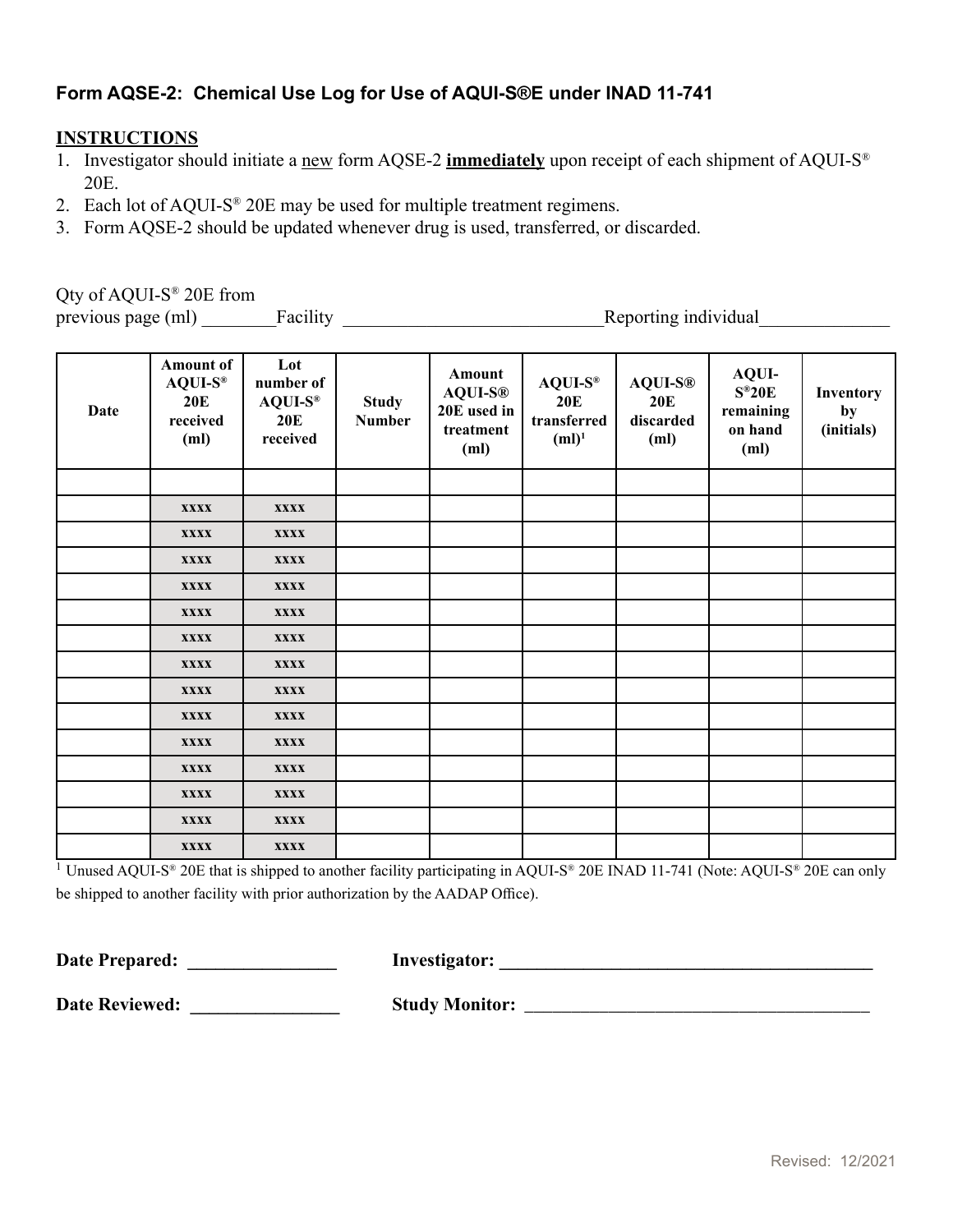## <span id="page-31-0"></span>**Form AQSE-3: Results Report Form for AQUI-S® 20E Use under INAD 11-741**

#### **INSTRUCTIONS**

- 1. Investigator must fill out Form AQSE-3 no later than 10 days after completion of the trial. Attach lab reports and other information.
- 2. If AQUI-S® 20E was not used under the assigned Study Number, contact the Study Director at the AADAP Office on how to close-out the study.
- 3. Investigator should forward a copy of Form AQSE-3 to the Study Monitor. Within 10 days of receipt, the Study Monitor should forward a copy to the Study Director at the AADAP Office

## **SITE INFORMATION**

| $\ddot{\phantom{0}}$<br>$\mathbf{r}$           |  |
|------------------------------------------------|--|
| т<br>.<br>ua.<br>VI UII)<br>$-1$<br>$-11 - 12$ |  |

## **FISH CULTURE AND DRUG TREATMENT INFORMATION**

| $AQUI-S^{\circledast}$ 20E lot number | Total amount of AQUI-S® 20E<br>used in treatments (ml) |
|---------------------------------------|--------------------------------------------------------|
| Fish species treated                  | Dosage used (mg/L eugenol)                             |
| Average fish weight (gm)              | Average fish length (in)                               |
| Total number of treated fish          | Approximate fish age (fingerling/<br>juvenile/adult)   |
| Treatment bath vol. (gal)             | Number of fish/bath                                    |
| Treatment duration (minutes)          | Treatment date $(s)$                                   |

## **WATER QUALITY PARAMETERS**

| Ave treatment temp $({}^{\circ}F)$ | Dissolved Oxygen (mg/L) |  |
|------------------------------------|-------------------------|--|
| $\mathsf{h}_\text{p}$              | Hardness - CaCO3 (mg/L) |  |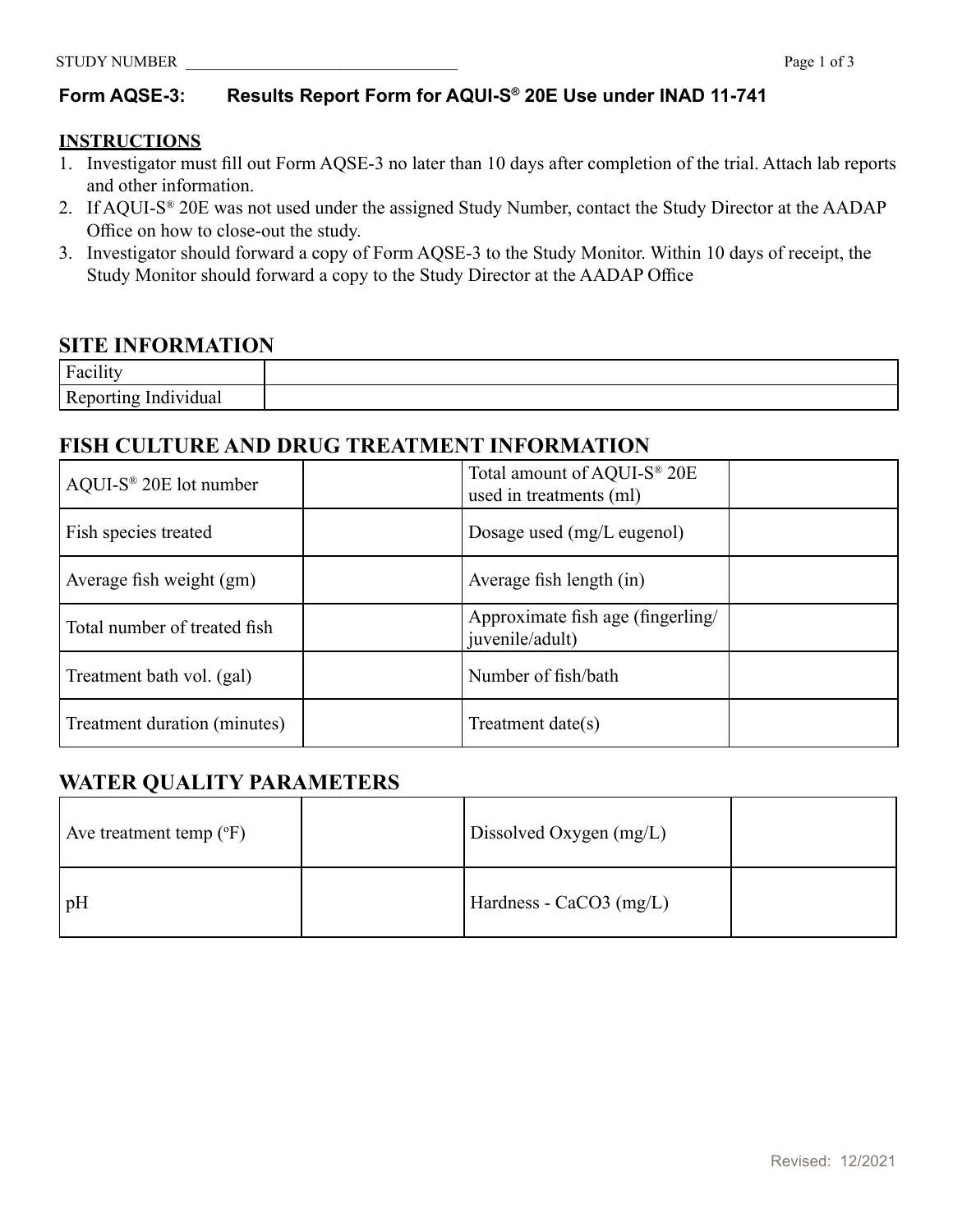### **Anesthesia Record - Version 1**

#### **INSTRUCTIONS**

- 1. Investigator should fill out the Anesthesia Record as completely as possible.
- 2. Enter the number of fish in the treatment tank at one time. Dependent upon the size of the tank, fish size, etc., this number could vary from 1 to 20 or possibly even higher.
- 3. Enter the level of anesthesia desired. Use "H" for handleable, "AN" for anesthetized, and "E" for euthanized as described in the Study Protocol. If other measurements or parameters are used to determine level of desired anesthesia, describe anesthesia level in detail on a separate sheet of paper and attach to Form AQSE-3.
- 4. Use additional copies of this form if more than 20 individual treatments are involved in the trial.
- 5. If a different dose; level of anesthesia; or purpose (i.e., spawning, tagging, fish health) is needed then a different study number is needed.

| <b>Date</b> | <b>Treatment</b><br><b>Number</b> | <b>Species</b> | Fish per<br><b>Treatment</b> | Level of<br>Anesthesia<br>(H; AN; or E) | $Aqui-S^®$<br>20E Dose<br>(mg/L) | <b>Time to</b><br>Anesthesia<br>(min) | <b>Time to</b><br>Recovery<br>(min) | <b>Observer</b><br><b>Initials</b> |
|-------------|-----------------------------------|----------------|------------------------------|-----------------------------------------|----------------------------------|---------------------------------------|-------------------------------------|------------------------------------|
|             | $\,1\,$                           |                |                              |                                         |                                  |                                       |                                     |                                    |
|             | $\sqrt{2}$                        |                |                              |                                         |                                  |                                       |                                     |                                    |
|             | $\overline{3}$                    |                |                              |                                         |                                  |                                       |                                     |                                    |
|             | $\overline{4}$                    |                |                              |                                         |                                  |                                       |                                     |                                    |
|             | 5                                 |                |                              |                                         |                                  |                                       |                                     |                                    |
|             | $\sqrt{6}$                        |                |                              |                                         |                                  |                                       |                                     |                                    |
|             | $\overline{7}$                    |                |                              |                                         |                                  |                                       |                                     |                                    |
|             | $\,8\,$                           |                |                              |                                         |                                  |                                       |                                     |                                    |
|             | $\overline{9}$                    |                |                              |                                         |                                  |                                       |                                     |                                    |
|             | $10\,$                            |                |                              |                                         |                                  |                                       |                                     |                                    |
|             | $11\,$                            |                |                              |                                         |                                  |                                       |                                     |                                    |
|             | 12                                |                |                              |                                         |                                  |                                       |                                     |                                    |
|             | 13                                |                |                              |                                         |                                  |                                       |                                     |                                    |
|             | 14                                |                |                              |                                         |                                  |                                       |                                     |                                    |
|             | 15                                |                |                              |                                         |                                  |                                       |                                     |                                    |
|             | $16\,$                            |                |                              |                                         |                                  |                                       |                                     |                                    |
|             | $17\,$                            |                |                              |                                         |                                  |                                       |                                     |                                    |
|             | $18\,$                            |                |                              |                                         |                                  |                                       |                                     |                                    |
|             | 19                                |                |                              |                                         |                                  |                                       |                                     |                                    |
|             | $20\,$                            |                |                              |                                         |                                  |                                       |                                     |                                    |